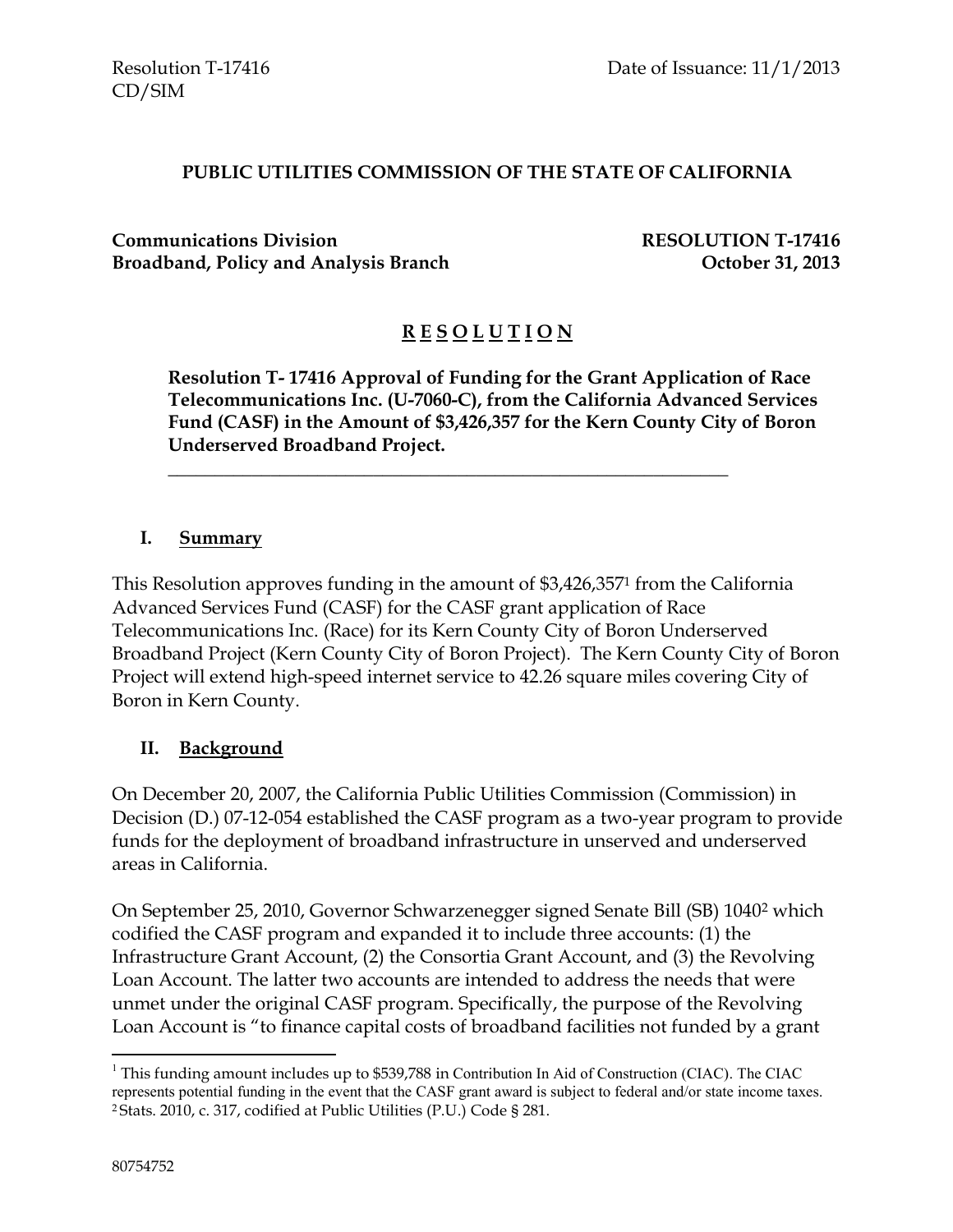from the Broadband Infrastructure Grant Account."<sup>3</sup> SB 1040 also expanded the CASF fund from \$100 million to \$225 million with the addition of \$100 million to the Infrastructure Grant Account, and allocation of \$10 million and \$15 million to the Consortia Grant Account and the Revolving Loan Account, respectively.<sup>4</sup>

On February 1, 2012, the Commission approved D.12-02-015 to implement new guidelines for the Infrastructure Grant and Revolving Loan Accounts. Key provisions of the Decision include:

- A maximum CASF grant award of 70 percent of project costs for unserved areas and 60 percent for underserved areas;
- A definition of an underserved area, "where broadband is available, but no wireline or wireless facilities-based provider offers service at advertised speeds of at least 6 mbps download and 1.5 mbps upload;" and
- A Revolving Loan Program to provide supplemental financing for projects also applying for CASF grant funding (up to 20% of projects costs, with a maximum of \$500,000), utilizing the same project and applicant eligibility requirements as the Infrastructure Grant Program.

Consequently, on May 10, 2012, the Commission approved Resolution T-17362 which established the application deadlines for the CASF Broadband Infrastructure Grant Account and the Revolving Loan Account as follows:

- October 1, 2012, for unserved areas;
- February 1, 2013, for underserved areas not previously funded by the CASF and hybrid projects that cover both unserved and underserved areas; and,
- A date to be determined for projects in underserved areas where the existing broadband infrastructure was partially funded by a CASF grant.

On February 1, 2013, Race, a California Local Exchange Carrier (CLEC), submitted an application for CASF funding in the underserved area Kern County City of Boron.

 $\overline{a}$ 

<sup>&</sup>lt;sup>3</sup> P.U. Code § 281(e).

<sup>4</sup> P.U. Code § 281(b)(1).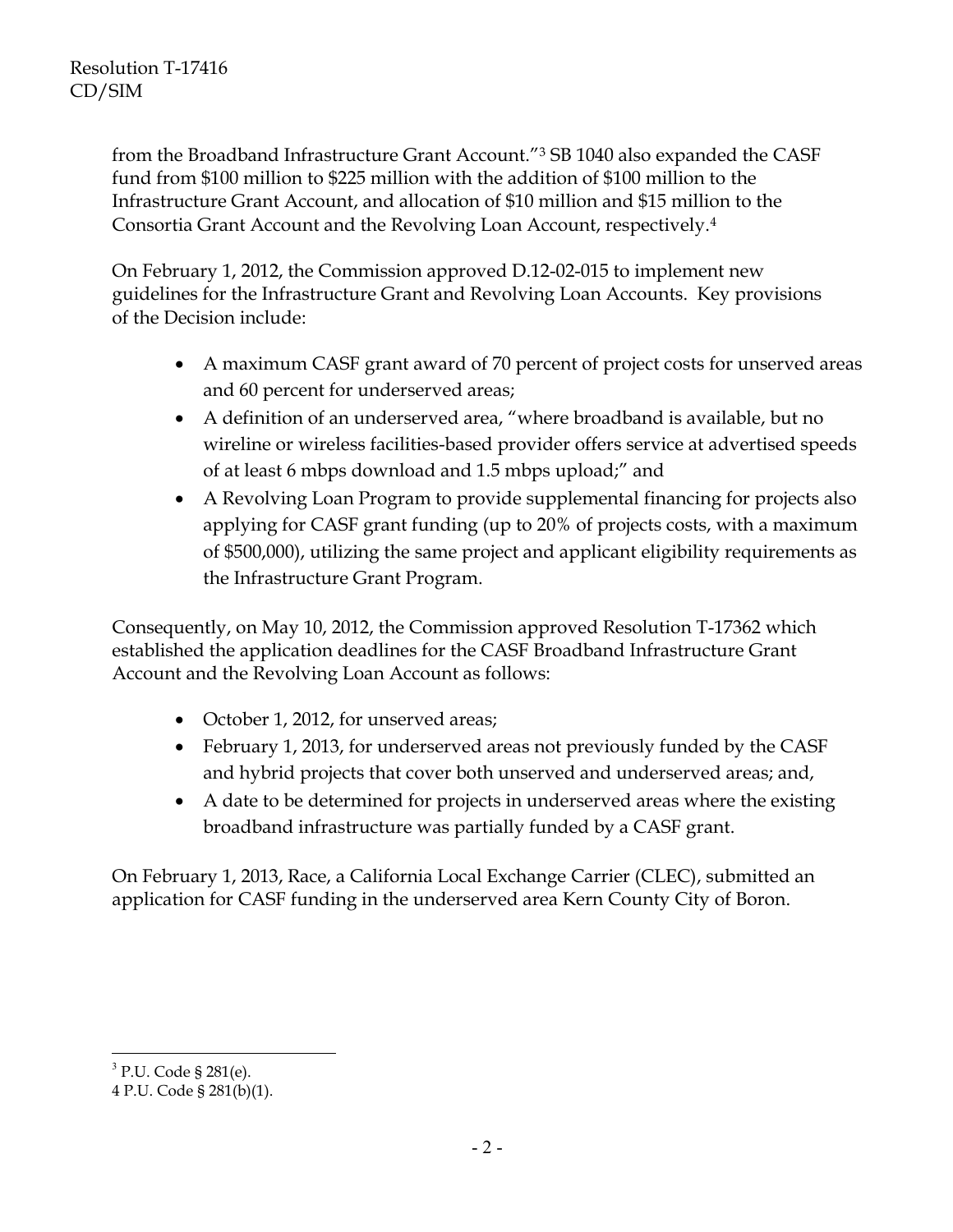## **III. Notice/Protests**

Communications Division (CD) staff posted the proposed area project map, census block groups (CBGs) and zip codes lists by county for the Kern County City of Boron Project on the Commission's CASF website page under "Pending New CASF Applications to Offer Broadband as of February 11, 2013." CD received two challenges, as described below, to the proposed project areas.

## **IV. Discussion**

This Resolution adopts CD's recommended CASF funding award of \$3,426,357 for the Kern County City of Boron Project. This grant amount includes \$539,788 for Contribution In Aid of Construction (CIAC), and \$2,886,569 which represents 60% of the total project cost of \$4,810,948. Key project information and maps are shown on pages A-1 through A-3 of Appendix A.

## A. Project Overview

Race has a Certificate of Public Convenience and Necessity (CPCN) (U-7060-C) and has been a fiber-based CLEC provider of next generation Voice Over Internet Protocol (VoIP)/Digital telephone, video, IPTV as well as traditional cable/satellite television for the past 10 years.

The proposed Kern County City of Boron Project area is an underserved area that currently does not have access to wireline broadband service at served speeds and where wireless broadband speeds are less than 6 Mbps download and 1.5 Mbps upload. When completed, the project will provide broadband access to households at speeds of 1 Gigabits per second (Gbps) download and 100 Mbps upload.

The Kern County City of Boron Project is intended to extend high-speed internet service over a 42.26 square mile area through the expansion of fiber-to-the-premises (FTTP) Last Mile network deployment into this area of Kern County. This expansion will bring high speed internet access to 892 households in the Kern County City of Boron. The CBGs impacted by the project are: 60290056001, 60290056002, 60710116003, and 60710116001.

Race has targeted these areas for broadband deployment because of the existence of customer demand and because it determined the project to be economically feasible with the assistance of a CASF grant of \$3,426,357 to match Race's funding of \$1,924,379. Race's CASF grant amount includes \$539,788 for CIAC, which is intended to fund any federal and/or state income taxes that may apply on the CASF grant award. The applicant will not receive the CIAC if the CASF grant is not taxed. CD staff will contact the federal and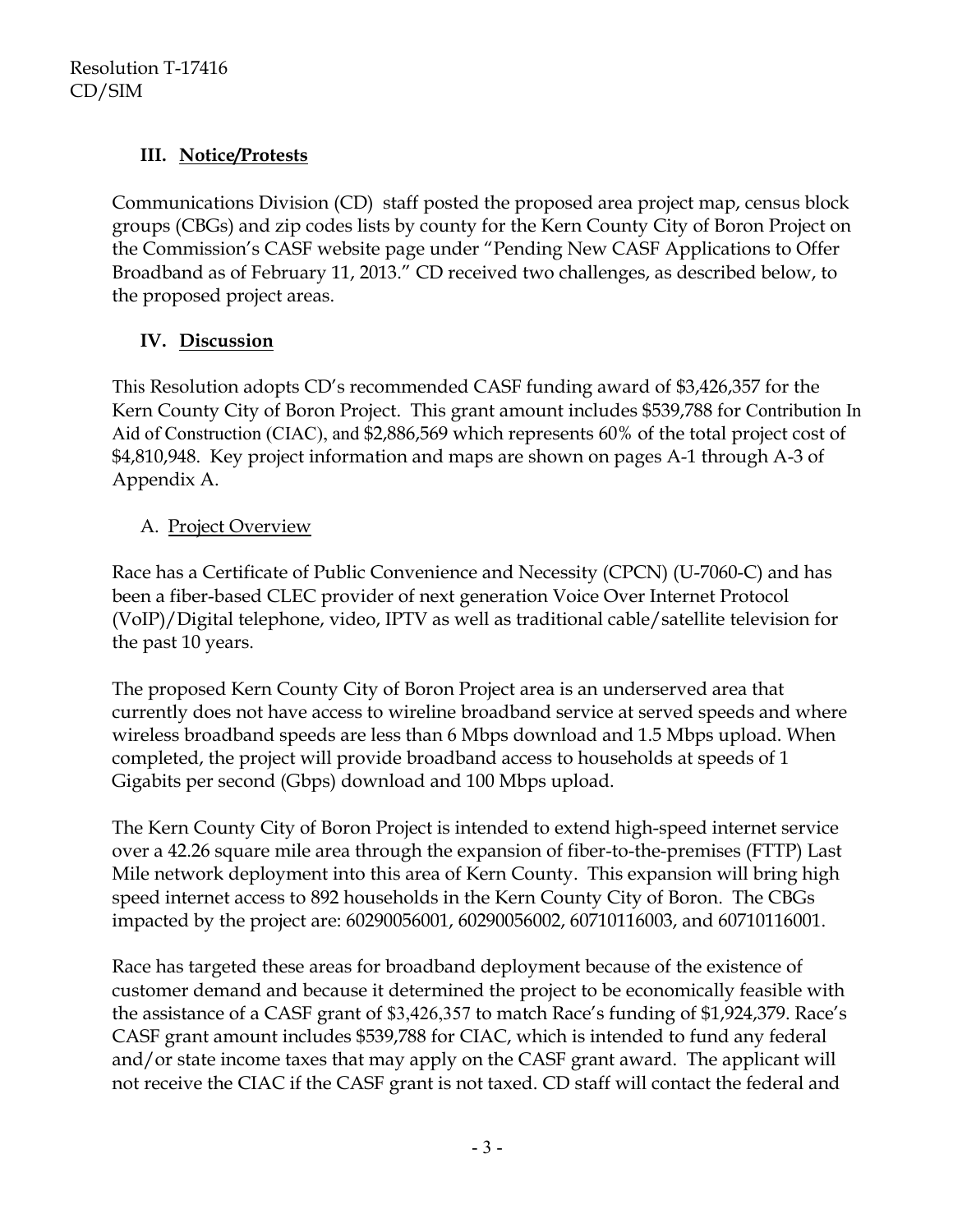state taxing authorities to obtain confirmation regarding the applicability of CIAC on CASF grant awards and will notify the applicant of the outcome.

Race will build the network by deploying long haul fiber from Digital 395 to the local region and then establishing a regional central office and collocation facility and subsequently building a regional backbone in order to establish a local fiber ring. The network will be entirely standards-based and will be designed upon Open Systems Interconnection (OSI) standards which enable any vendors' equipment using OSI standards, to interconnect seamlessly and operate compatibly with other OSI network elements.

Race has committed to a two-year broadband pricing plan starting from the initial date of service under the following terms:

Monthly Recurring Rate

| Residential                                           |       |
|-------------------------------------------------------|-------|
| Entry Level Speed 25 Mbps Down and 15 Mbps Up         | \$25  |
| Mid-Level Speed 100 Mbps Down and 50 Mbps Up          | \$100 |
| Max Level Speed 1000 Mbps Down and 100 Mbps Up        | \$150 |
| Other Optional Tier Speed 50 Mbps Down and 25 Mbps Up | \$65  |
| <b>Business</b>                                       |       |
| Entry Level Speed 25 Mbps Down and 15 Mbps Up         | \$60  |
| Mid-Level Speed 100 Mbps Down and 50 Mbps Up          | \$200 |

Race's proposed pricing for residential broadband service in the proposed project area is affordable compared to most other provider offerings and is lower than its own current metropolitan area rates. According to Race, the pricing for business broadband service is more expensive than residential broadband service to account for a greater level of customer service support to businesses. Though higher than the residential rates, the proposed business broadband service rates are the same as the Race's Mojave Air and Space Port Project that the Commission awarded in June 2010.

### B. Project Qualification

To qualify under the CASF program, the applicant is required to submit proof that the area is unserved or underserved by submitting shapefiles of the proposed project. CD reviews the submitted shapefiles by comparing them with United States 2010 Census data and the California Broadband Availability Map, which contains broadband availability data as of June 30, 2012. Once CD determines that the area is eligible either as an unserved or underserved area, CD staff evaluates all other information submitted by the applicant to determine if the project meets the requirements as outlined in D.12-02-015. Other information CD review includes: proof of a CPCN from the Commission; descriptions of current and proposed broadband infrastructure; number of potential subscriber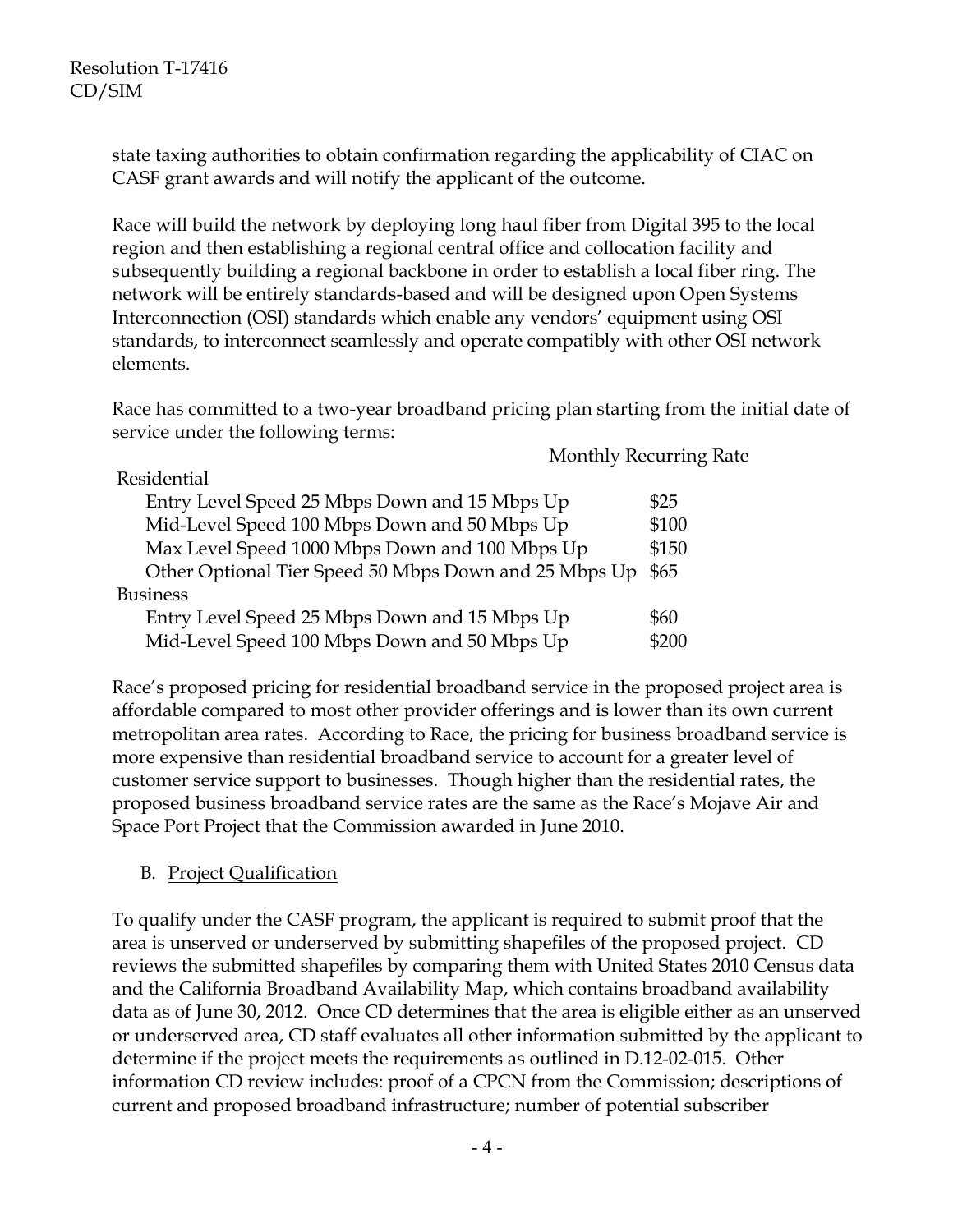$\overline{a}$ 

households and average incomes; project construction schedule; project budget; proposed pricing and commitment period for new subscribers; and financial viability of the applicant.

As an initial step in the review of Race's application, CD checked the CBGs as submitted in the project application and corrected the CBGs as submitted to conform to the 12-digit format and the 2010 Census. Race agreed with these adjustments. Additionally, CD checked the CBGs submitted in the project application to determine that the project was indeed underserved. In doing so, CD found broadband availability at served speeds by Satellite providers such as Skycasters, and ViaSat. However, as adopted in D.12-02-015, the Commission does not consider satellite broadband service in CASF project evaluation, unless the satellite project in an area was previously funded by the CASF.<sup>5</sup> Race submitted an updated proposed project budget and deployment schedule. Race slightly changed the proposed project budget to take into account the latest cost of the equipment and labor which resulted in the requested amount of CASF funds of \$3,426,357.

The proposed project area was challenged by Charter Communications and CD staff determined through the California Interactive Broadband Map that Charter is providing broadband availability at served speeds in the North Edwards (CBGs 060290057001 and 060290065001) of the project areas. CD staff further examined the project area to help determine if Charter Communications offers broadband service at served levels outside of North Edwards. Even though the California Broadband Availability Map indicates that Charter Communications provides broadband service at served levels in the City of Boron, Charter Communications clarified to staff that the company in fact does not offer broadband service in the area. The remaining Census Blocks 60290056001, 60290056002, 60710116003, and 60710116001 are eligible for funding. Race Telecommunications agreed to remove the served areas of North Edwards from its proposal and submitted the revised project area on April 4, 2013.

On March 11, 2013, Verizon California, Inc. (Verizon) challenged the application stating that wireless carriers continue to build-out their 4G LTE networks. Verizon's challenge was very vague and did not contain information sufficient to determine if Verizon was challenging the entire project proposal or just a specific area of the project. On March 27, 2013, CD staff requested that Verizon clearly identify what areas of the project, by census block, it was challenging and to provide CD with the following information: number of subscribers by census block and speed tier, speed tests with a description on how the speed tests were conducted and what tools were used, and the addresses of the locations

 $<sup>5</sup>$  This determination was based on the limited speed capabilities of satellite services, the cost to the</sup> consumer, high latency, and unreliability known at the time of the decision, D. 12-02-015 at 13-15. Since that time, like other technologies, satellite services have improved.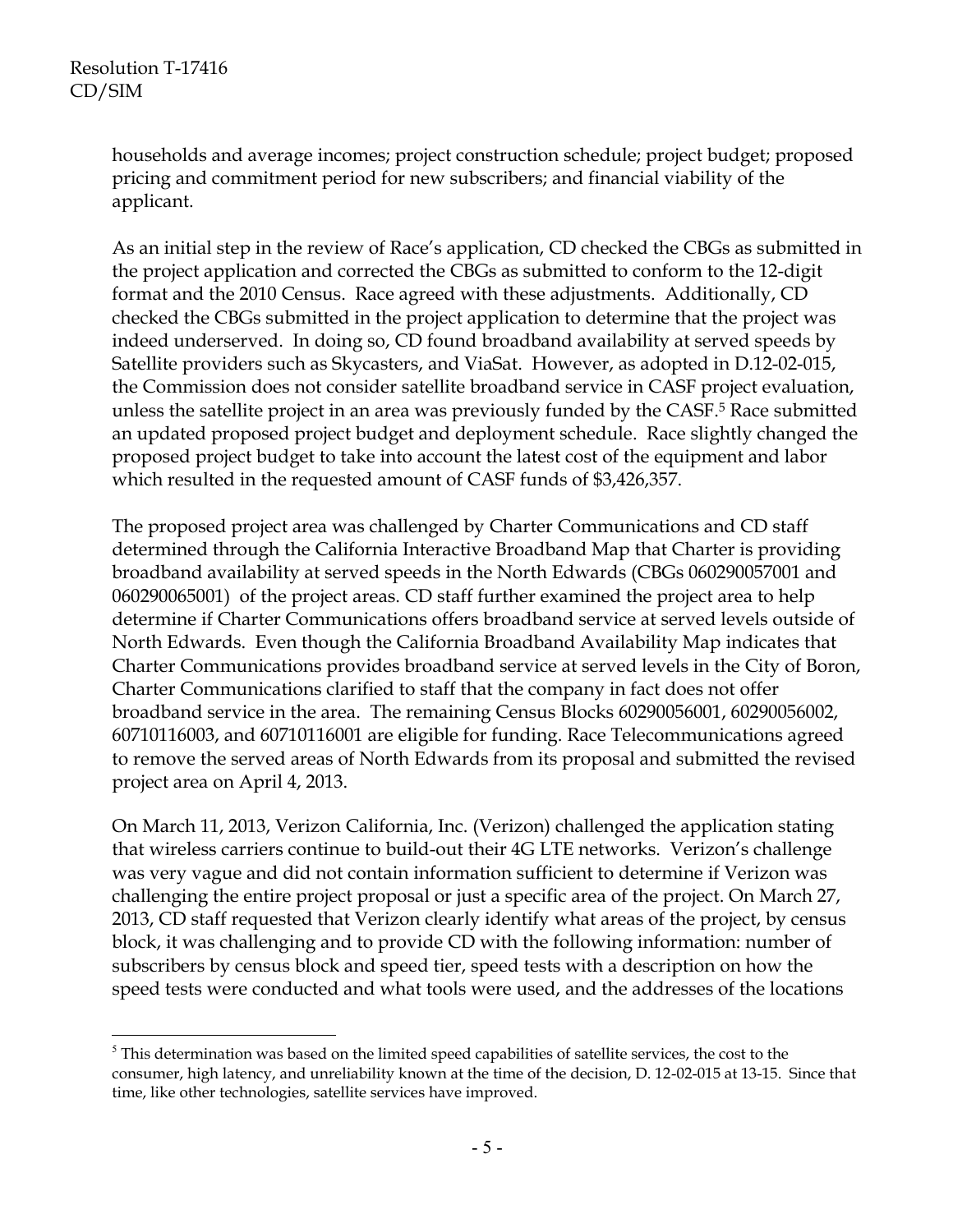$\overline{a}$ 

where the speed tests were performed to help determine if in fact the area is served. Verizon did not provide a response or any further information on the challenge and therefore CD staff considers Verizon's challenge unsubstantiated. On April 2, 2013, CD staff e-mailed Verizon confirming that Verizon did not provide a response and informed Verizon that CD will continue to consider the majority of the project as eligible for CASF funding.

The California Broadband Availability Map shows that Verizon is primarily providing broadband availability at underserved speeds of less than 6 Mbps download or 1 Mbps upload to the remaining part of the project area. Race provided staff sample tests results that were performed in census block groups 60290056001 and 60290056002 using the Commission's CalSPEED mobile test application that further confirms broadband availability at underserved speeds.

Since Race's submission of its CASF project application, Round 7 broadband data as of December 31, 2012, show maximum advertised mobile broadband availability from Verizon at speeds greater than 6 Mbps download and 1.5 Mbps upload in the proposed project area.<sup>6</sup> However, CD has not been able to validate the maximum advertised mobile broadband speeds in the area. CD validates advertised speeds by conducting drive tests at 1,200 points within the state. There is one test point in the remaining eligible project area where actual speed test results during the fall 2012 mobile broadband drive test are less than 6 Mbps download and 1.5 Mbps upload. CD inputs these tests into an interpolation model to predict speeds in areas outside of the drive tested points. Where the predicted speeds are slower than the advertised speeds, the model shows that speeds in that area are not validated. The spring 2013 speed test conducted recently on the same test point show speeds greater than 6 Mbps download and 1.5 Mbps upload. However, as discussed above, since the test results provided by Race, which it performed on August 15 , 2013, show speeds of less than 6 Mbps download or 1.5 Mbps upload and Race's test points are close in proximity to the mobile drive test performed by CD, it is unclear whether Verizon serves the area. The one test point that CD performed is not located near the population center and housing units. The tests that were performed by Race are in the areas where homes are present. Additionally, Verizon did not provide a response or any further specific information when CD staff requested more details on the challenge in March 2013. For these reasons, CD staff considers the challenge unsubstantiated. Therefore, CD staff concludes that the remaining communities in the application are underserved at this time and eligible for CASF funding.

In addition, while the Commission in D.12-02-015 did not include broadband performance measures other than download and upload speeds, the wireless broadband service offerings include data caps and pricing that are more restrictive than the proposed

 $6$  The California Interactive Broadband Map will reflect Round 7 data in the near future.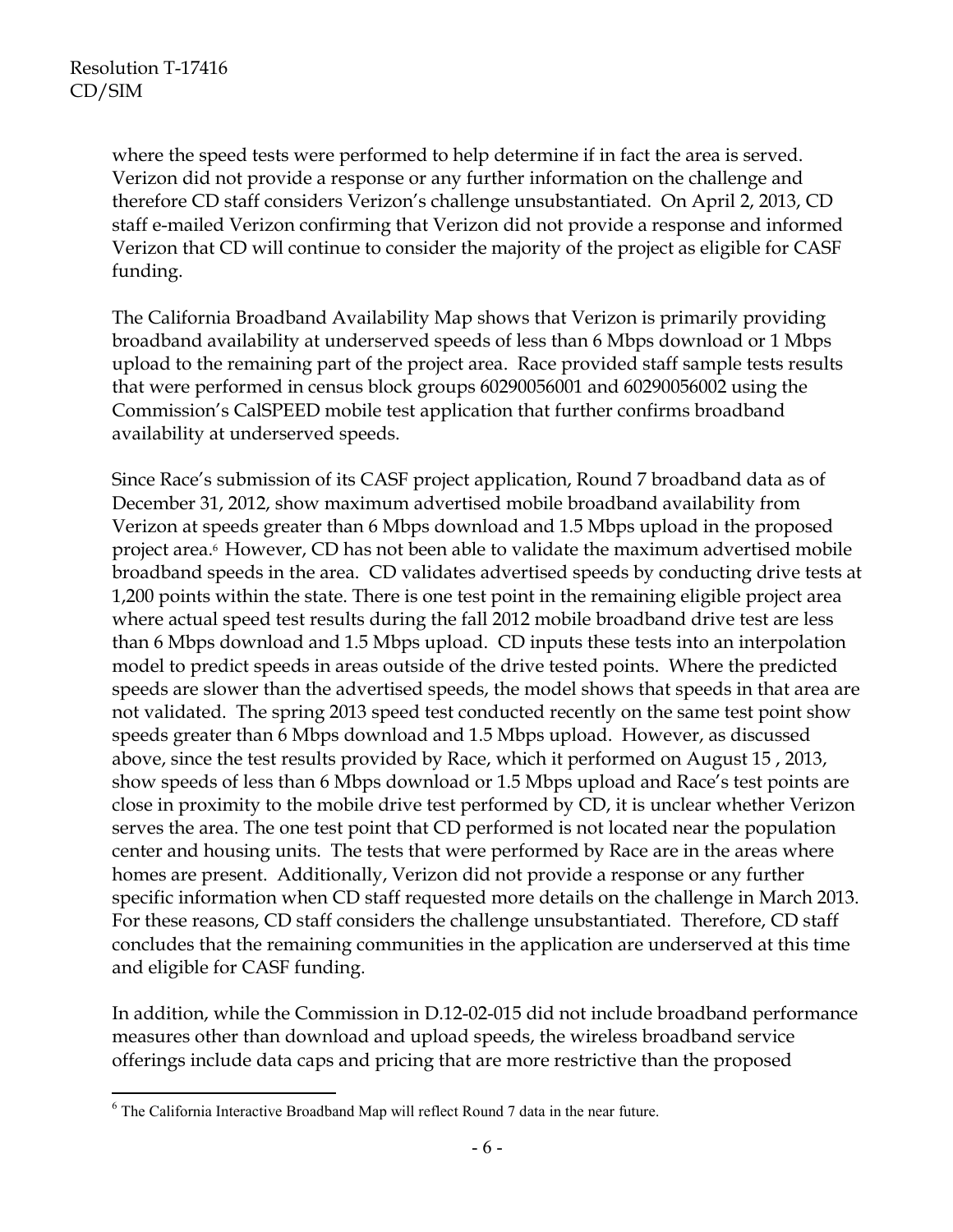project's service offering which has lower prices and no explicit data caps. Although the mobile broadband advertised speeds have not been validated in the project area, for comparison, Appendix B indicates wireless and satellite broadband service data caps and prices advertised in the project area, which are generally higher than Race's proposed pricing plans.

## C. Project Evaluation and Recommendation for Funding

CD evaluated the application with respect to the scoring criteria defined in D.12-02-015, Appendix 1, Section VIII (Scoring Criteria). The Scoring Criteria includes: (i) Funds Requested per Potential Customer, (ii) Speed, (iii) Financial Viability, (iv) Pricing, (v) Total Number of Households in the Proposed Area, (vi) Timeliness of Completion of Project, (vii) Guaranteed Pricing Period, and (viii) Low-Income Areas. In addition, five (5) bonus points are added to the score of an applicant that is able to submit local government and community endorsements or letters of support.

Staff recommends this project for funding, because it has an above average overall score relative to other projects. It scored high in the areas of funds requested per customer, total number of households in the proposed area and speeds offered. This project requested \$3,841 per potential customer household with a total of 892 potential customer households in its project area. Additionally, it is offering maximum advertised speeds of 1 Gigabits per second (Gbps) download and 100 mbps upload. The project also encompasses over six anchor institutions which may benefit from the deployment of high-speed Internet access in the area. The fiber network will pass all the anchor institutions in the project area and will give them access to broadband services.

The Eastern Sierra Connect Regional Broadband Consortium, the Mojave Air and Space Port, Terra-Gen Operating Company LLG, Tehachapi Police Department, California City, Code 3 IT and System Integration, and other businesses submitted letters supporting Race's Kern County City of Boron Project. These letters state that this broadband project will serve the rural and business communities and it helps to close the digital divide in the area.

CD found that the Kern County City of Boron Project meets CASF funding requirements with respect to the following factors:

- Speed the proposed speed offering of 1 Gbps download and 100 mbps upload complies with the benchmark set by the Commission
- Service area- is determined to be underserved and covers 42.26 square miles
- Matching Funds of 40% of project cost the applicant has certified that the matching funds will come from their capital budget; the submitted balance sheet, income and cash flow statements show that the applicant is financially viable and has the financial capability to match the funds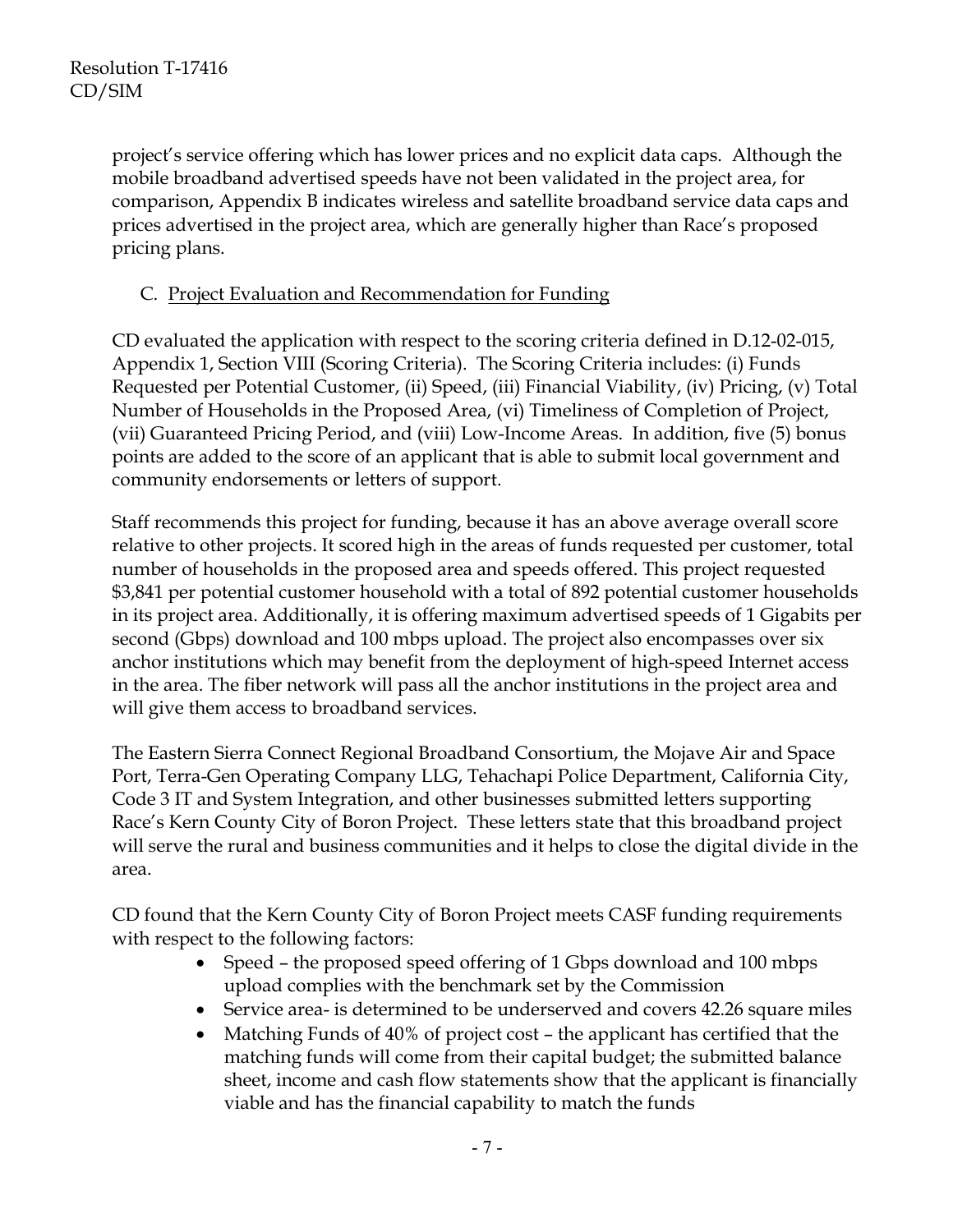- Price commitment period- the applicant has committed to a pricing plan of two years as required
- Deployment schedule the project will be completed within 12 months, within the 24 month period construction timeline required

Based on its review, CD determined that Race's grant application qualifies for funding as an underserved area and meets the requirements of D.12-02-015. CD recommends Commission approval of CASF funding for Race's Kern County City of Boron Project.

CD staff finds that funding the Race's Kern County City of Boron Project aligns with CASF's goal to encourage the deployment of high-quality advanced information and communications technologies to all Californians to promote economic growth, job creation, and substantial social benefits.

D. Safety Impact

The culmination of this project will improve connectivity to the surrounding areas and a number of anchor institutions. The high speed Internet connections facilitate the transmission of data and communications amongst first responders and to the public. There are a number of community anchor institutions in the project area such as the sheriff's office, fire department, schools, library, and ambulance services that will potentially benefit from the broadband project. The following lists these anchor institutions:

- Muroc School District: Elementary School JR/SR High School
- $\triangleright$  Hall Ambulance
- $\triangleright$  Kern County Sheriff's Office
- $\triangleright$  Kern County Fire Department
- $\triangleright$  Kern County Library

## **V. Compliance Requirements**

Race should comply with all the guidelines, requirements, and conditions associated with the granting of CASF funds as specified in D.12-02-015. Such compliance includes, but is not limited to:

## A. California Environmental Quality Act (CEQA)

All CASF grants are subject to CEQA requirements unless the project is statutorily or categorically exempt pursuant to the CEQA Guidelines.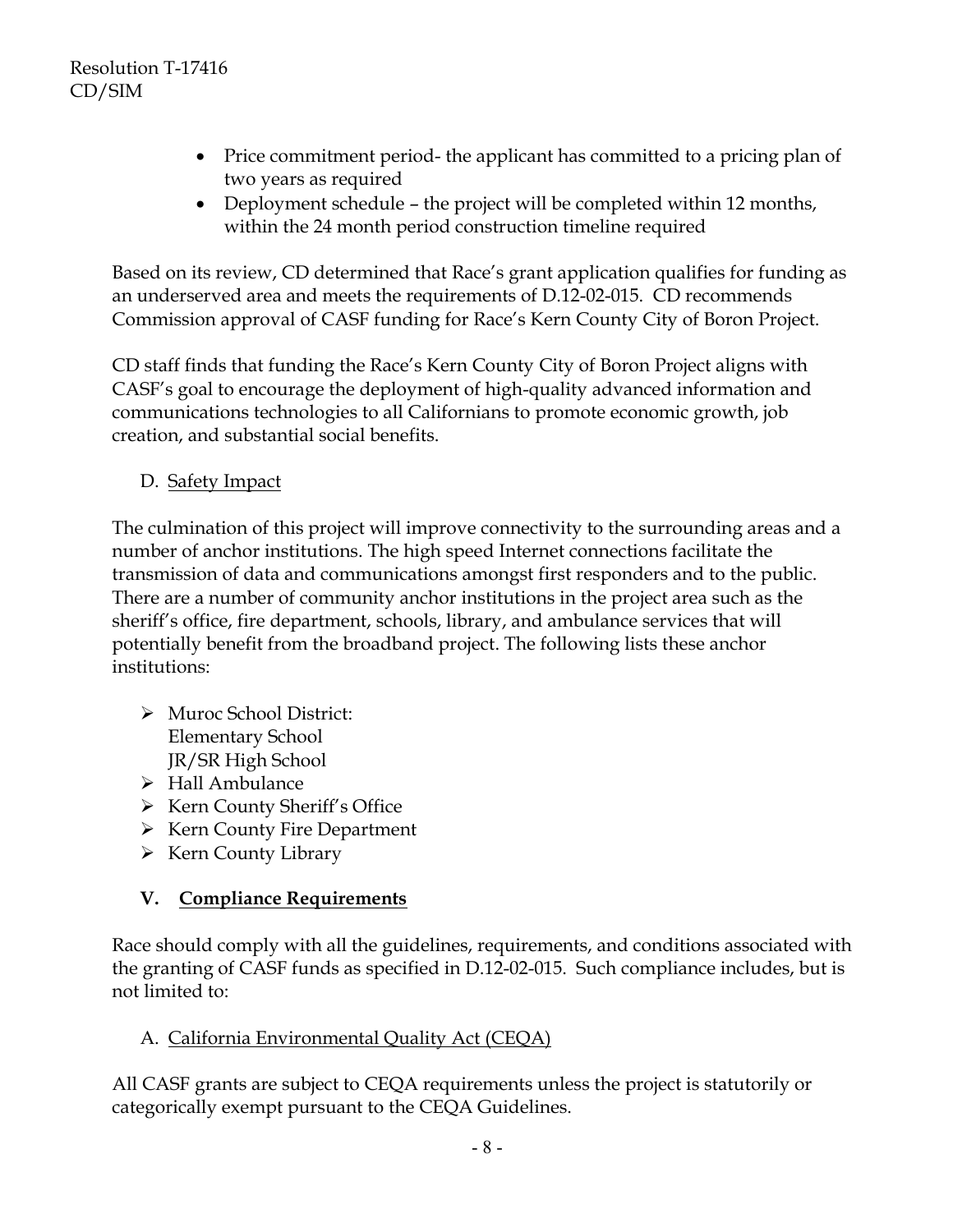Race has provided the Commission with construction plans for the Kern County City of Boron Project area. In order to deliver last mile service to households in the area, Race will build the network by deploying long haul fiber from Digital 395 to the local region and then establishing a regional central office and collocation facility and subsequently building a regional backbone in order to establish local fiber ring. The Network will be entirely standards-based and will be designed upon Open Systems Interconnection (OSI) standards which enable any vendors' equipment using OSI standards, to interconnect seamlessly and operate compatibly with other OSI network elements.

The regional backbone fiber will be Corning or equivalent 48-144 count Single Mode OSP, and the distribution inner-city backbone fiber will be Corning or equivalent 48-96 Single Mode OSP. Race will use 50 miles of Digital Dark Fiber to connect to existing data center. Race will use 2 Calix ODC-1000 FTTP Pedestal Cabinets and 3 Clearfield 864 Panel Pedestal Cabinets. Race estimates 7 miles of regional fiber backbone and 6 miles of local fiber distribution for inner-city backbone.

Race proposes to conduct all work in already disturbed land, active right of ways and on and in existing infrastructures with no forest, agricultural land or landmarks disturbed. Race included the following measures to ensure that cultural or archeological sites are not disturbed during trenching activities: Race will hire an archeologist prior to final engineering in order to ensure that cultural resources are avoided; and RACE will perform a records search at the Southern San Joaquin Valley Information Center at California State University Bakersfield, archival research to identify any areas with high potential for buried historical-period archeological sites, geoarcheological research to identify areas with high potential for buried prehistoric archeological sites, and prepare a report to be submitted to Commission staff documenting the study results. Race will use the study results in designing the final project to avoid cultural resources by either rerouting planned trenching or delivering the fiber aerially instead of trenching.

Based on the above information, the project qualifies for the following categorical exemptions from CEQA: CEQA Guidelines Section 15303 – New Construction or Conversion of Small Structures, involving construction, installation, and/or conversion of limited numbers of new and/or existing facilities/structures, and CEQA Guidelines Section 15304 – Minor Alterations to Land, involving minor trenching and backfilling where the surface is restored.

### B. Deployment Schedule

The Commission expects Race to complete the project in 12 months from the start date. If the applicant is unable to complete the proposed project within the 12-month timeframe identified in its application, Race must notify CD's Director as soon as it becomes aware of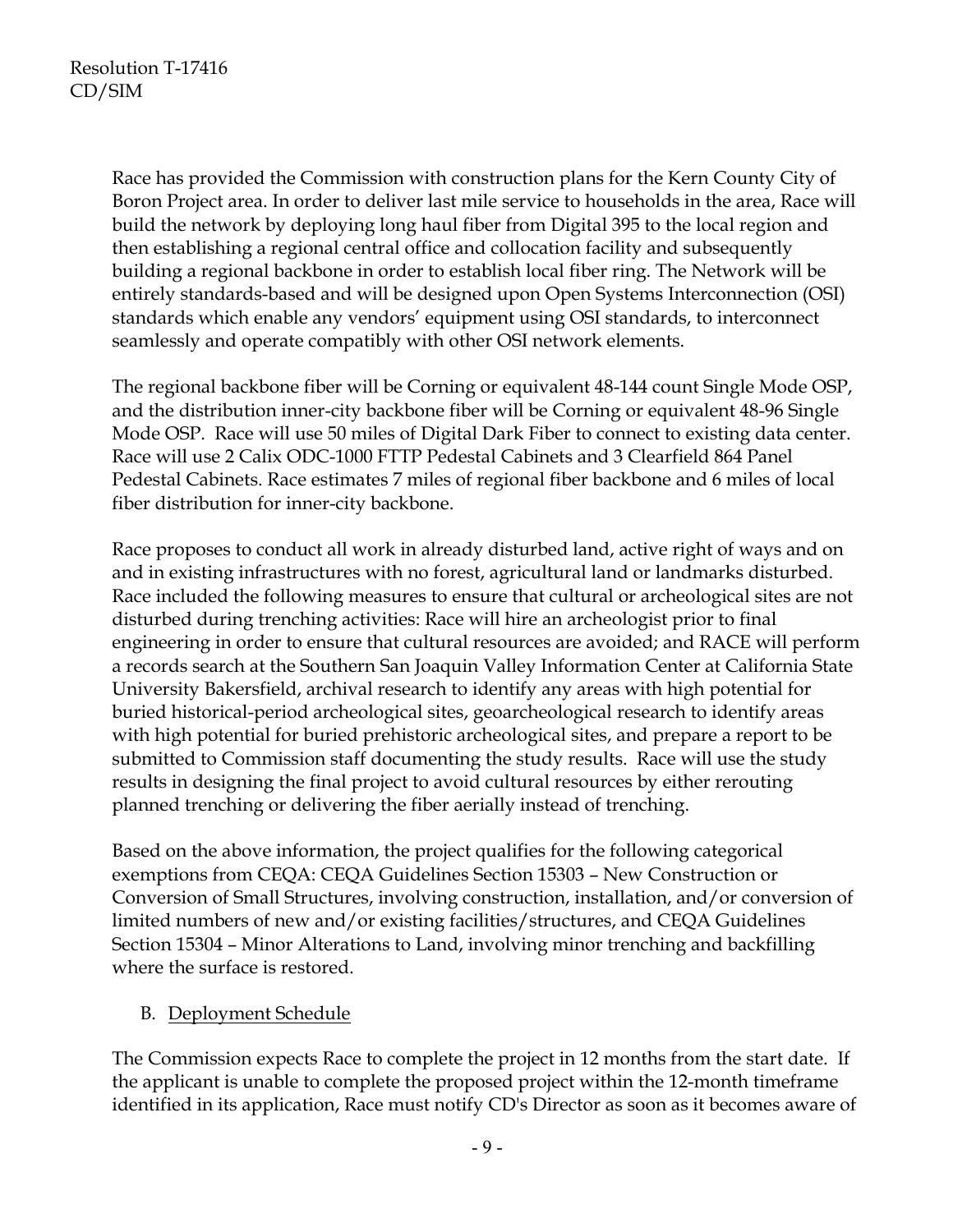this prospect. The Commission may reduce payment for failure to notify CD's Director and timely complete the project. In D.12-02-015, the Commission required complete build-out of a CASF-funded project within 24 months from approval of the application.

### C. Execution and Performance

CD staff and the CASF grant recipient shall determine a project start date after the CASF grant recipient has obtained all approvals. Should the recipient or contractor fail to commence work at the agreed upon time, the Commission, upon five (5) days written notice to the CASF recipient, reserves the right to terminate the award.

In the event that the CASF recipient fails to complete the project, in accordance with the terms of approval granted by the Commission, the CASF recipient must reimburse some or all of the CASF funds that it has received.

The CASF grant recipient must complete all performance under the award on or before the termination date of the award.

## D. Performance Bond

The Commission does not require a Performance Bond if the applicant certifies that the percentage of the total project costs it is providing comes from their capital budget and is not obtained from outside financing. In its application, Race certified that the percentage of the total project costs it is providing will come from its existing capital budget. Therefore, a performance bond is not required for this project.

### E. Price Commitment Period

The minimum required price commitment period for broadband service to all households within the project area is two years. Race guarantees the price of service offered in the project area for two years.

## F. Project Audit

The Commission has the right to conduct any necessary audit, verification, and discovery during project implementation and construction to ensure that CASF funds are spent in accordance with Commission approval.

The recipient's invoices will be subject to a financial audit by the Commission at any time within three (3) years of completion of the work.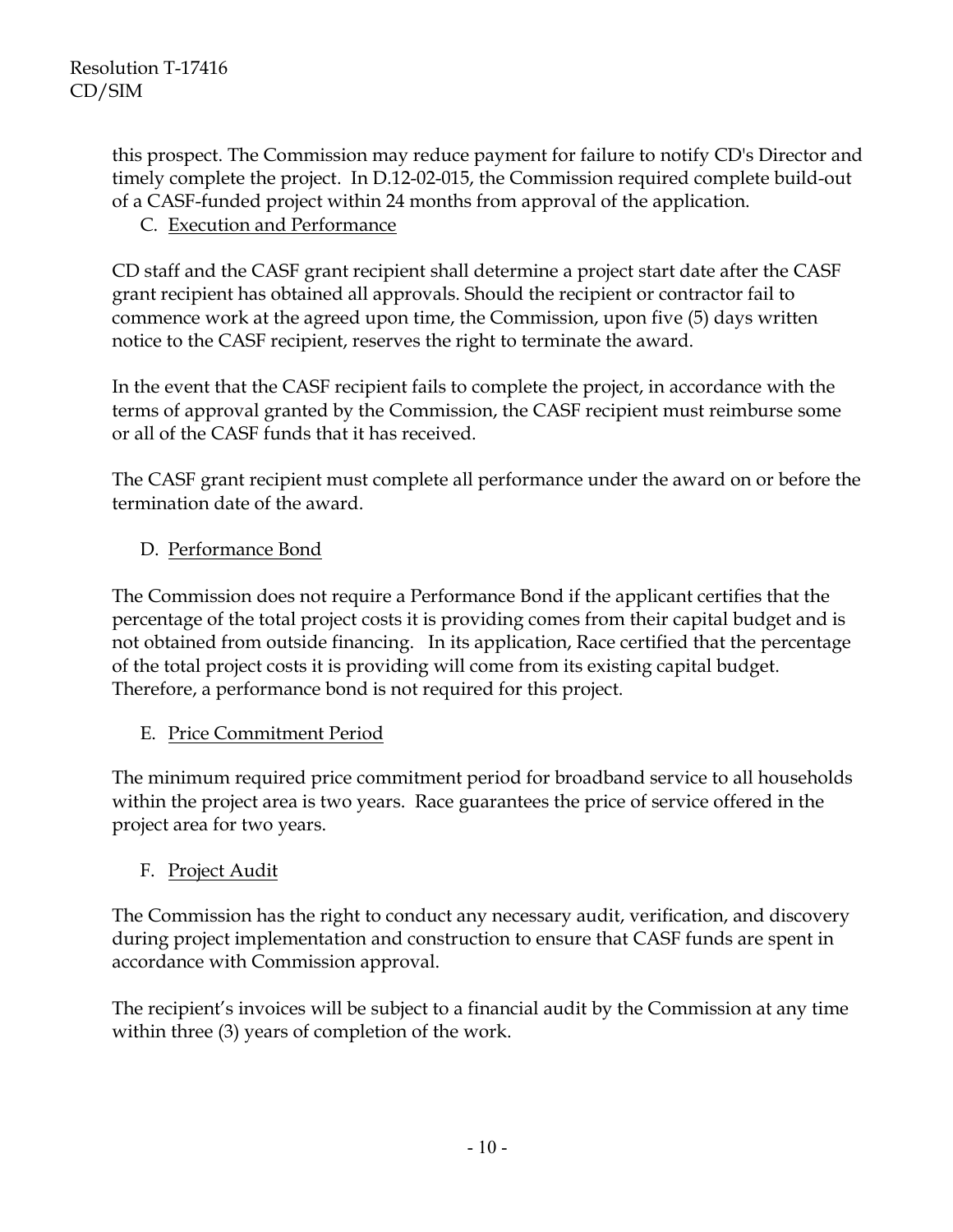Resolution T-17416 CD/SIM

### G. Providing Voice Service

If the grantee is providing voice service in the project area, it must meet the Federal Communications Commission (FCC) standards for E-911 service and utilize battery backup Power.

## H. Reporting

Grantees must submit quarterly progress reports on the status of the project irrespective of whether grantees request reimbursement or payment. Before full payment of the project, the CASF recipient must submit a project completion report. Progress reports shall use both the schedule for deployment; major construction milestones and costs submitted in the proposals, indicate the actual date of completion of each task/milestone as well as problems and issues encountered, and the actions taken to resolve these problems and issues during project implementation and construction; and identify future risks to the project. Recipients shall also include test results on the download speed and upload speed on a per CBG and per ZIP Code basis in the final completion report. Recipients must certify that each progress report is true and correct under penalty of perjury.

I. Submission of Form 477

The FCC currently requires broadband providers to submit Form 477 biannually and include speed data. While there is an imperfect match between the current reporting areas for the Form 477 and CASF, Form 477 information will be useful in documenting CASF deployment for the specific new service area(s) of the carrier. CASF recipients shall submit a copy of their Form 477 data directly to the Commission, under General Order 66- C, when they submit this data to the FCC for a five year period after completion of the project.<sup>7</sup>

## **VI. Payments to CASF Recipients**

Submission of invoices from and payments to Race shall be made in accordance with Section XI of Appendix 1 of D.12-02-015 and according to the guidelines and supporting documentation required in that decision.

Payment to Race shall essentially follow the process adopted for funds created under P. U. Code § 270. The following table describes the timeline for processing CASF payments.

 $\overline{a}$ <sup>7</sup> *Approval of the California Advanced Services Fund (CASF) Application Requirements and Scoring Criteria for Awarding CASF Funds* (2008) Cal. P.U.C. Res. No. T-17143 at 4.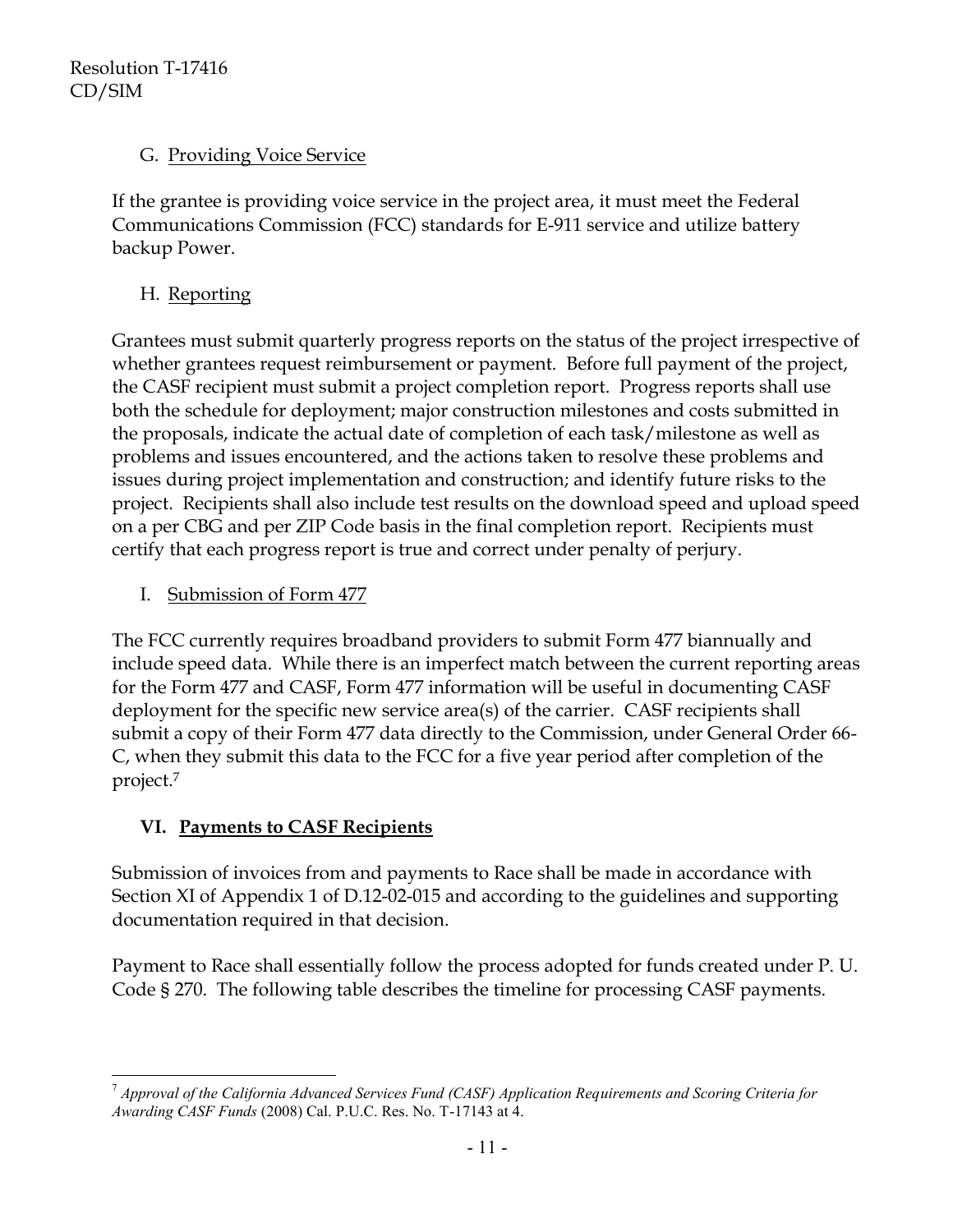$\overline{a}$ 

| Event                                                                                                    | Payment Cycle 1<br>(Day/Month)                       | <b>Payment Cycle 2</b><br>(Day/Month)                             |
|----------------------------------------------------------------------------------------------------------|------------------------------------------------------|-------------------------------------------------------------------|
| Invoices due from Race to                                                                                | 5 <sup>th</sup> of Month 1                           | $20th$ of Month 1                                                 |
| Payment letters from CD to<br>Administrative Services <sup>8</sup>                                       | On 19th of Month 1                                   | On 4 <sup>th</sup> of Month 2                                     |
| Invoices submitted from<br>Administrative Services to<br>State Controller's Office<br>(SCO) for payments | 20 <sup>th</sup> through 26 <sup>th</sup> of Month 1 | 5 <sup>th</sup> through 13 <sup>th</sup> of<br>Month <sub>2</sub> |

Race may submit its invoices under Payment Cycle 1 or 2.

If any date in this payment schedule falls on a weekend or holiday, that date will be advanced to the next business day but the remaining dates in the payment schedule will remain unchanged. The State Controller's Office (SCO) requires 14 to 21 days to issue payment from the day that requests are received by SCO.

### **VII. Comments on Draft Resolution**

In compliance with P.U. Code § 311(g), a notice letter was emailed on September 24, 2013, informing all applicants filing for CASF funding and parties on the service list of R.06-06- 028, and the CASF distribution list of the availability of the draft of this Resolution for public comments at the Commission's website <http://www.cpuc.ca.gov/PUC/documents/>. This letter also informed parties that the final conformed Resolution adopted by the Commission will be posted and will be available at this same website.

The Commission received opening comments from Verizon on October 9, 2013 and reply comments from Race and the Eastern Sierra Connect Regional Broadband Consortium (ESCRBC) on October 11, 2013.

In its opening comments, Verizon states that "[it] did not challenge that application per se" but instead, called for staff's attention to the fact that "the widespread availability of 4G LTE calls into question the underserved nature of the project." As a result, Verizon recommends two changes to the draft resolution:

<sup>8</sup> The above schedule is contingent on the CASF recipient submitting clear, complete, and error-free invoices to CD. Additional time to process payments may be necessary if CD finds problems with the submitted invoices.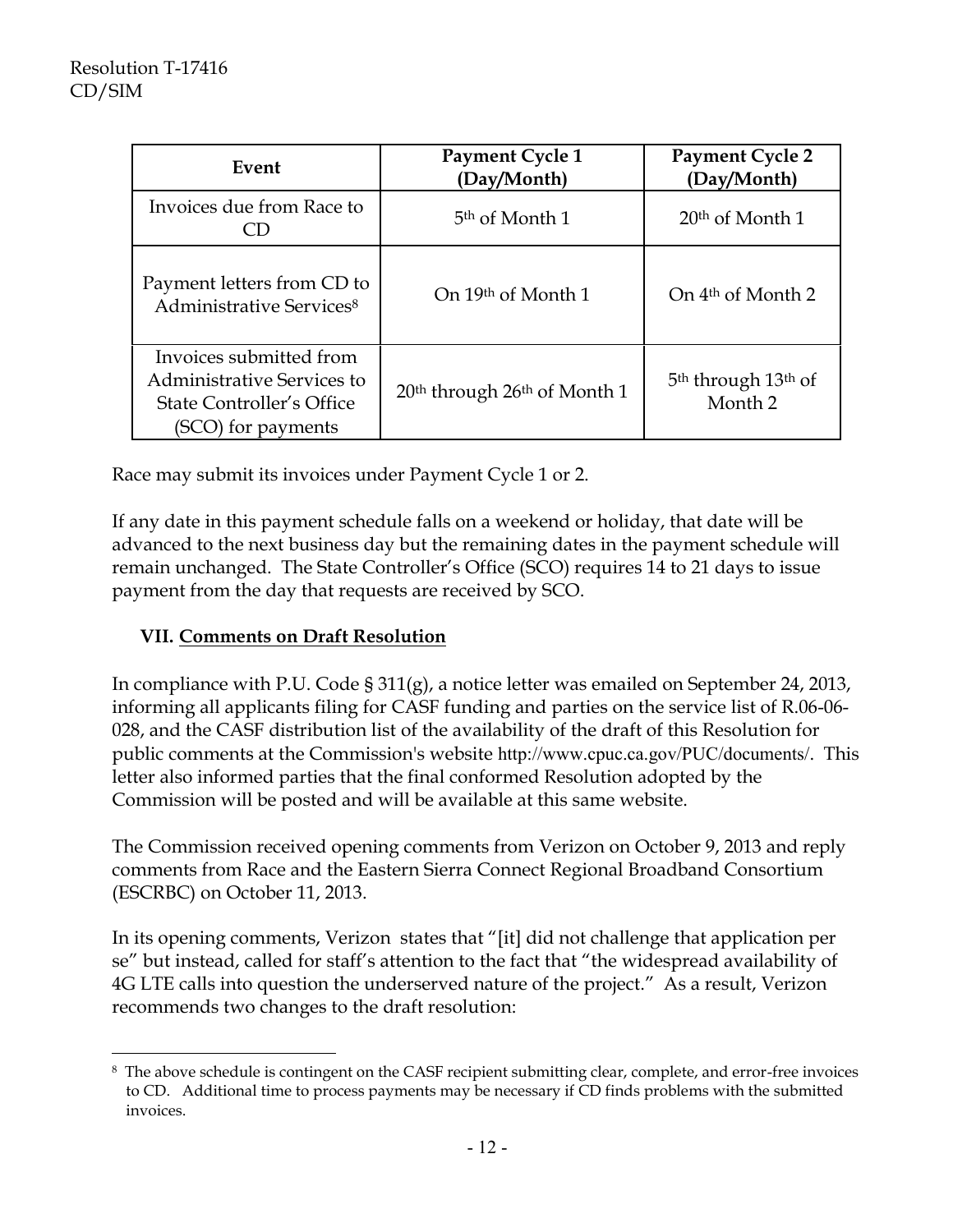- 1. The Commission should modify the draft resolution to show that there is wireless broadband in Boron at served levels based on the recent Round 8 broadband availability data and the Round 3 mobile field test results performed in spring 2013.
- 2. The discussion relating to price should be deleted "as the price of existing broadband service is not a factor in determining the availability of broadband."

In its reply comments, Race questions the validity of the information presented in Verizon's comments noting that Verizon incorrectly referenced "Race Technologies" rather than "Race Telecommunications" as the applicant. Race also contends that Verizon's assertion that there is widespread availability of wireless broadband in Boron is inaccurate and cites the speed tests it performed on August 15, 2013 (a month and a half after the submittal deadline for Round 8 data) at seven locations within the project area showing results to be at speeds less than 6 Mbps download or 1.5 Mbps upload. Race further notes that one of the test points Verizon references in its opening comments for the "Round 3" mobile field test results is not in Race's proposed project area.

ESCRBC's reply comments express support for the Race City of Boron project proposal and further stress that there is no widespread fixed broadband availability in Boron and only mobile broadband is available. ESCRBC contends that it is "unlikely that Verizon is able to provide coverage in the entire area based on the technology they are using. Verizon wireless coverage and performance claims predict substantial coverage where there actually may not be due to 'black out' areas or for reasons of penetration loss". Additionally, ESCRBC states that pricing is a "valid criterion to consider for any Broadband deployment. Broadband needs to be affordable to residents, especially in Boron" where there is a low per capita income.

In response to Verizon's comments, the Commission reminds Verizon that for all CASF project proposals, a challenge window and deadline is set up for submitting challenges on pending applications. In particular, for the Kern County City of Boron Project, the deadline provided to submit challenges was March 4, 2013; 21 days after the web-posting of the project summary information and map. Verizon submitted its challenge past the official deadline because CD staff allowed Verizon to have an extension of time to submit its challenge. Even with such extension, Verizon did not provide in its challenge enough information for staff to determine if the area is in fact served by mobile broadband. As CD staff discussed on a call with Verizon on March 15, 2013, as well as noted in email correspondence dated March 27, 2013, the challenger must clearly identify what area of the project it is challenging and provide data such as: the number of subscribers by census block and speed tier, speed tests with a description on how the speed tests were conducted with information on what tools where used, and addresses of the locations of where the speed tests were performed. Verizon did not provide any of this information. CD staff also reminds Verizon that Round 8 broadband availability data is not yet available or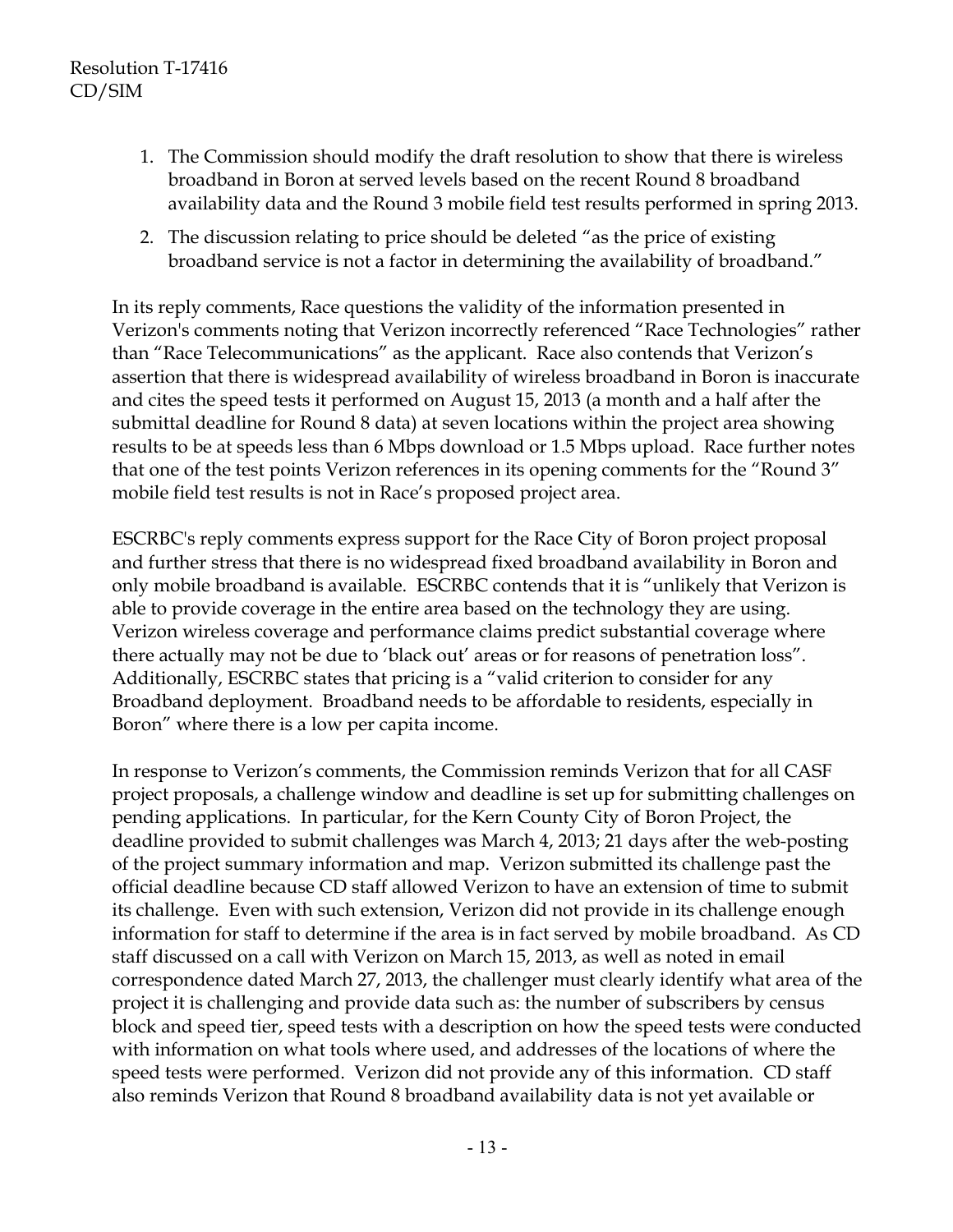validated for CASF staff to use in its analysis of the project proposal; hence, the importance to provide the necessary information on a challenge as discussed above.

CD staff provided Verizon with reasonable opportunities to provide the necessary information to prove if in fact the proposed project area is served by mobile broadband. As discussed on page 6 of the resolution, there is only one test point in the remaining eligible project area where the Commission conducted a mobile broadband drive test. The spring 2013 test result shows speeds of greater than 6 Mpbs download and 1.5 Mbps upload. However, Race conducted their own mobile tests using the Commission's CalSPEED app at a total of seven test points where results show speeds of less than 6 Mbps download and 1.5 Mbps upload. Verizon cites two Round 3 mobile field test results (row 8696 and 9625 in excel file of the test results posted on the CPUC website) showing served speeds, but as Race correctly notes, one of these points (i.e., test id 2118, row 9625) is outside the project's amended proposed area as discussed in the Project Qualification section of this resolution. CD staff continues to conclude that the remaining communities in the project proposal are underserved and eligible for CASF funding.

With regards to the discussion relating to price of existing broadband service in the area, CD staff clarifies that the price of mobile broadband in the area is not the basis for considering the area as not served. The discussion on price clearly states that the Commission in D.12-02-015 did not include broadband performance measures other than download and upload speeds but simply states the fact that wireless broadband service offerings include data caps and pricing that are more restrictive than the proposed project's service offering which has lower prices and no explicit data caps. CD staff agrees with Race that Verizon's request to delete the discussion relating to price does not have merit. Race cites Resolution T-17350 as an example where the Commission in the past has discussed existing pricing of broadband service in a proposed project area. In conclusion, the Commission agrees with CD staff's recommendation to fund Race's City of Boron project proposal. As noted by ESCRBC, the project will serve the broadband needs of the rural community of Boron, and help close the Digital Divide in California.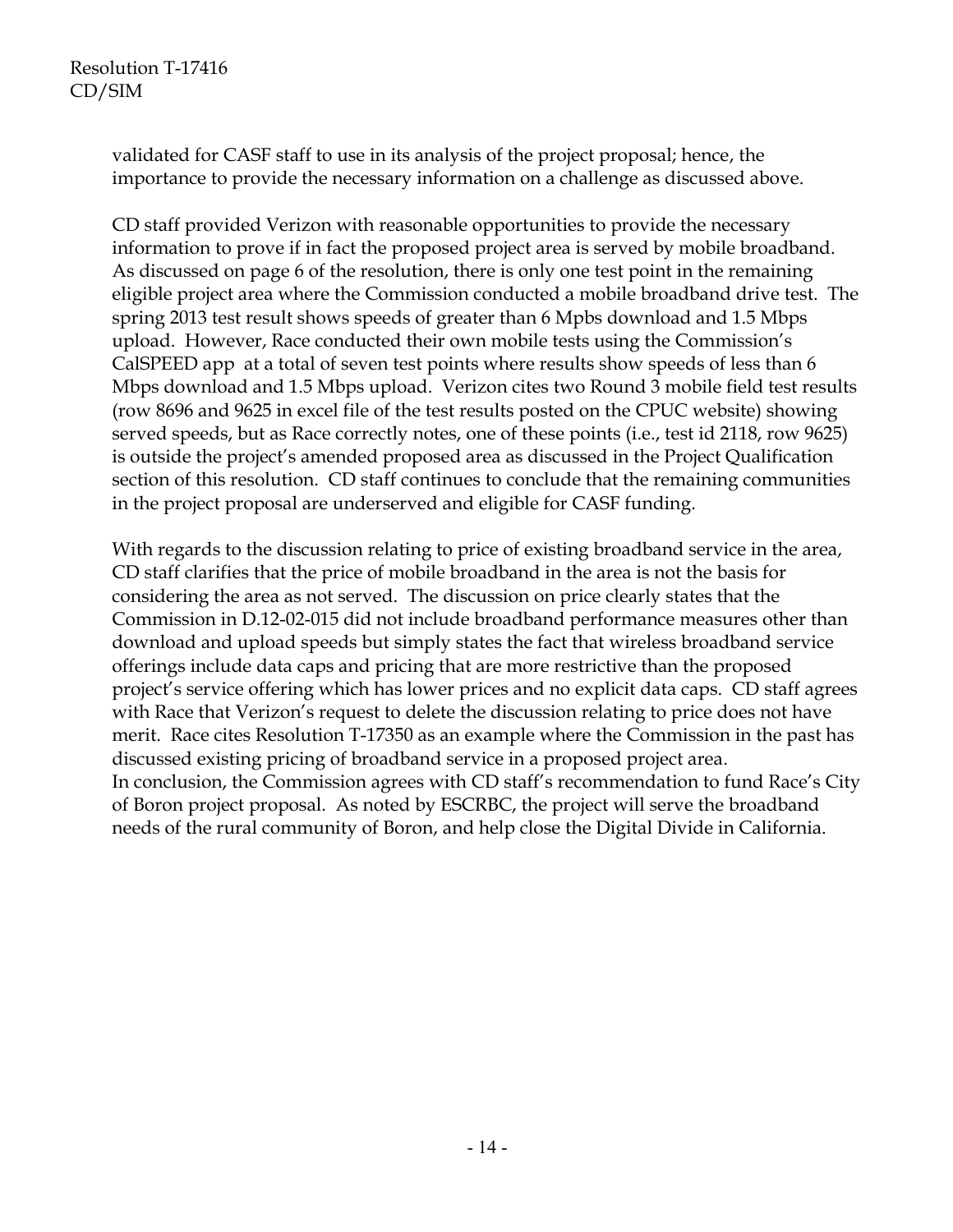## **VIII. Findings**

- 1. On May 10, 2012, the Commission approved Resolution T-17362 which established the application deadlines for the CASF Broadband Infrastructure Grant Account and the Revolving Loan Account as follows: October 1, 2012, for unserved areas; February 1, 2013, for underserved areas not previously funded by the CASF and hybrid projects that cover both unserved and underserved areas; and, a date to be determined for projects in underserved areas where the existing broadband infrastructure was partially funded by a CASF grant.
- 2. Race filed an application for CASF funding for its Kern County City of Boron Project on February 1, 2013. The Kern County City of Boron Project is intended to extend highspeed internet service over a 42.26 square mile area through the expansion of fiber-tothe-premises (FTTP) Last Mile network deployment into the remote area of Race rural exchanges. This expansion will bring high speed internet access to 892 households in the Kern County City of Boron. The CBGs impacted by the project are: 60290056001, 60290056002, 60710116003, and 60710116001.
- 4. CD posted the map, CBGs and zip code**s** lists by county for the Race Kern County City of Boron Project on the Commission's CASF website page under "Pending New CASF Applications to Offer Broadband as of February 11, 2013." Communications Division received challenges from Charter and Verizon Wireless to the proposed project areas. Verizon Wireless asserted that it provides Internet service in this area at served speeds. However, Verizon did not respond to CD staff inquiries to validate its challenge, and neither CD staff's mobile drive tests nor the interpolation model based on these tests validated Verizon's maximum advertised speed in the project area; therefore CD staff considers the challenge unsubstantiated.
- 5. CD reviewed and analyzed data submitted for the Race Kern County City of Boron Project CASF grant application to determine the project's eligibility for CASF funding. This data includes, but is not limited to: proof of a CPCN from the Commission; descriptions of current and proposed broadband infrastructure; geographic information system (GIS) formatted shapefiles mapping the subject areas; assertion that the area is underserved; number of potential subscriber households and average incomes; project construction schedule; project budget; proposed pricing and commitment period for new subscribers; and financial viability of the applicant.
- 6. CD reviewed the submitted shapefiles which mapped the proposed broadband deployment using United States 2010, Census data and the California Broadband Availability Map, which contains broadband availability data as of June 30, 2012. This helped to verify the existence or non-existence of broadband service areas and broadband speeds, where available.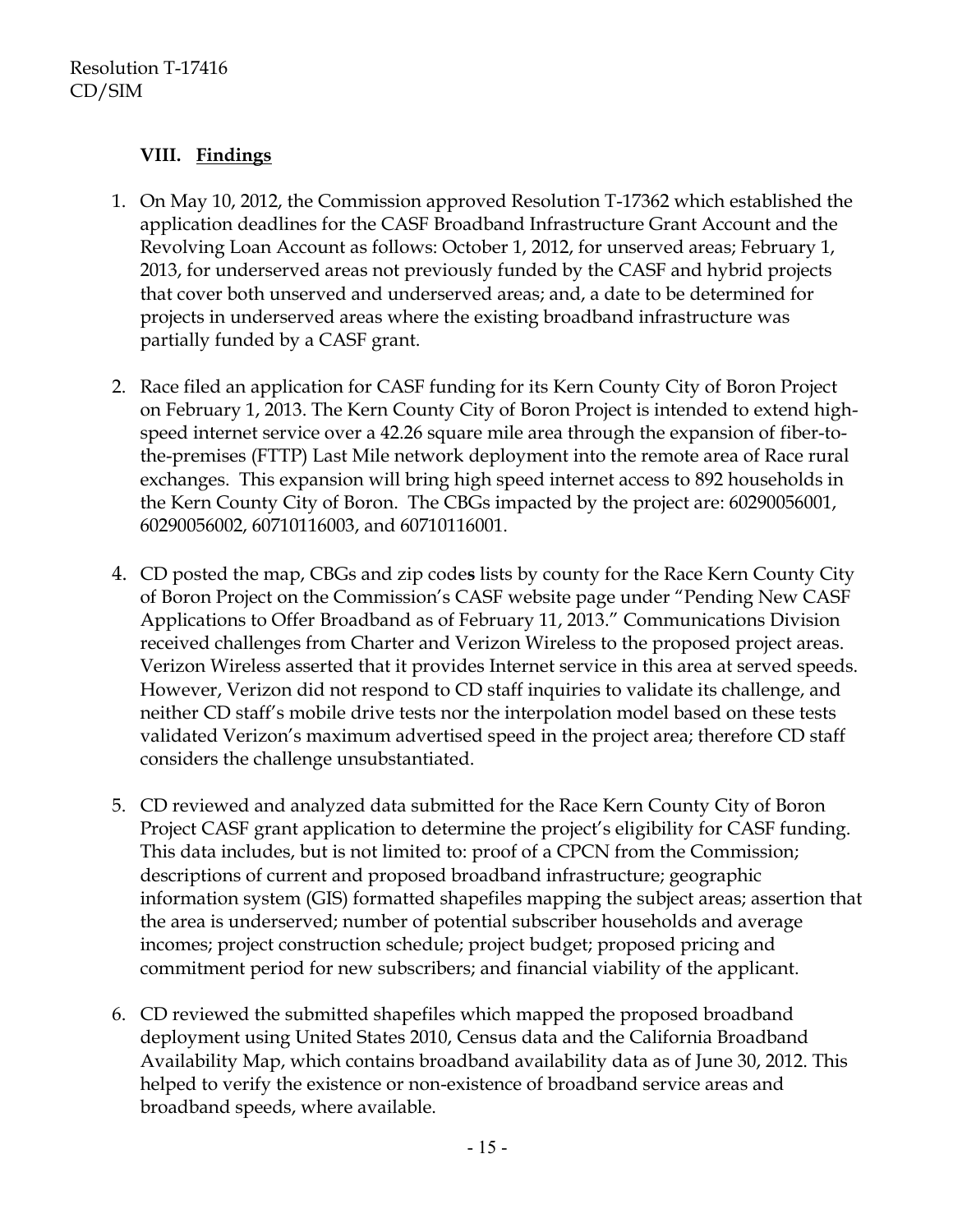- 7. Based on its review, CD determined that the project qualifies for funding under D.12- 02-015 and recommends Commission approval of CASF funding for Race Kern County City of Boron Project.
- 8. Race is not required to post a performance bond because 40% of the total project cost will be financed through Race's existing capital budget.
- 9. Race is required to comply with all guidelines, requirements, and conditions associated with the granting of CASF funds as specified in D.12-02-015 and must submit the FCC Form 477, as specified in Resolution T-17143.
- 10. Race proposes to conduct all work in already disturbed land, active right of ways and on and in existing infrastructures with no forest, agricultural land or landmarks disturbed. Race will carry out avoidance measure described in this Resolution and prepare a report documenting the study results of the area. The report will be submitted to Commission staff and Race will use the study results in designing the final project to avoid cultural resources by either rerouting planned trenching or delivering the fiber aerially instead of trenching.
- 11. This project is categorically exempt from CEQA review pursuant to CEQA Guidelines Sections 15303 – New Construction or Conversion of Small Structures and 15304 – Minor Alterations to Land.
- 12. Race included funds for Contribution in Aid of Construction (CIAC) in its CASF grant request to pay for federal and/or state income taxes that may apply on the CASF grant award. The applicant will not receive the CIAC, if the CASF grant is not taxed. CD staff will be contacting the federal and state taxing authorities to obtain confirmation regarding the applicability of CIAC on CASF grant awards and will notify the applicant of the outcome.
- 13. A notice letter was emailed on September 24, 2013, informing all applicants filing for CASF funding, parties on the service list of R.06-06-028, and the CASF distribution list of the availability of the draft of this Resolution for public comments at the Commission's website http://www.cpuc.ca.gov/PUC/documents/. This letter also informed parties that the final conformed Resolution adopted by the Commission will be posted and available at this same website.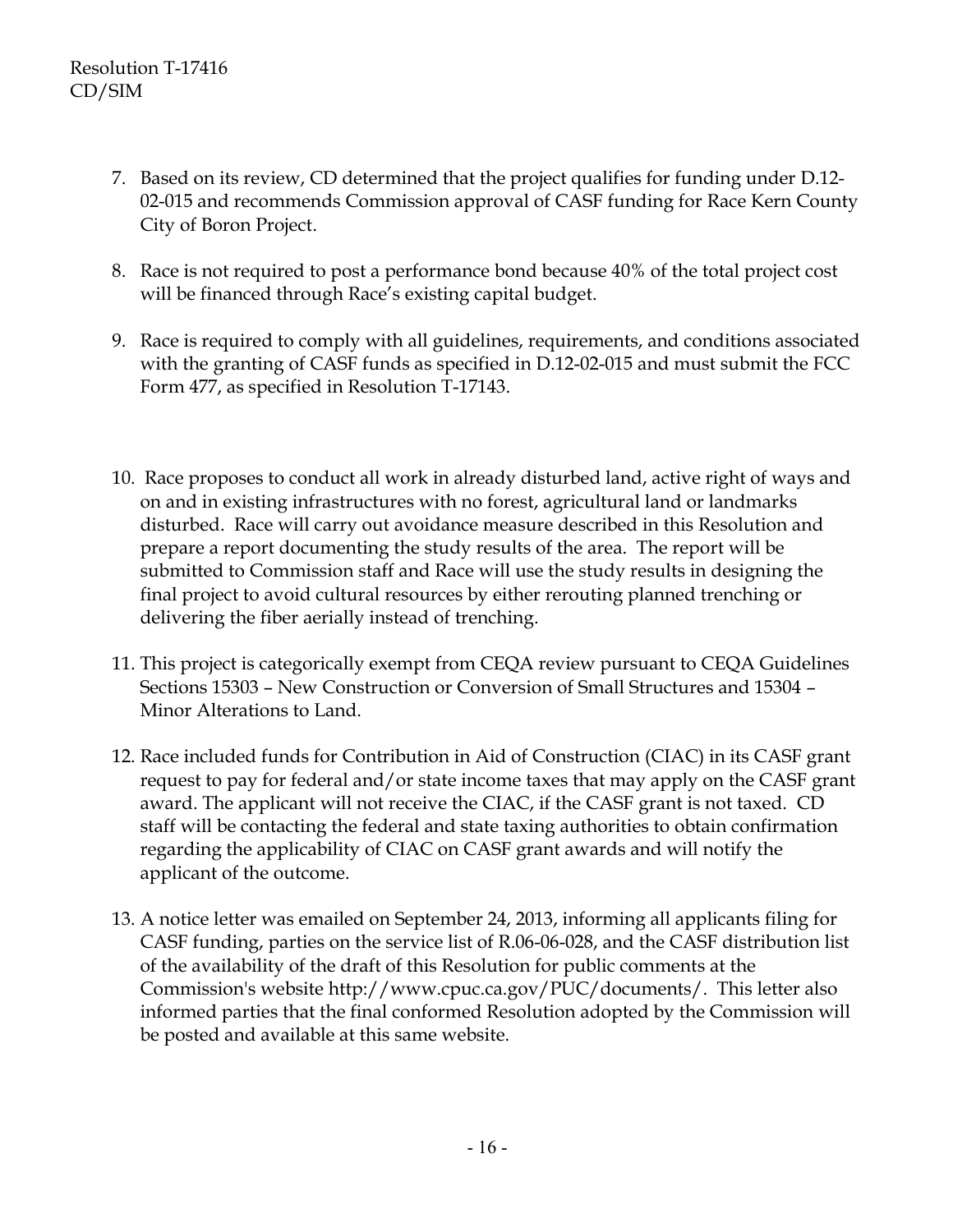- 14. Verizon submitted opening comments on October 9, 2013. Race and ESCRBC submitted reply comments on October 11, 2013. Responses to these comments are discussed in Section VII of this resolution.
- 15. The Commission finds CD's recommendation to fund the Kern County City of Boron Project of Race as summarized in Appendix A to be reasonable and consistent with Commission orders and, therefore, adopts such recommendation.

## **THEREFORE, IT IS ORDERED that:**

- 1. The Commission shall award from the CASF to Race up to \$3,426,357 for the Kern County City of Boron underserved area broadband project as described herein and summarized in Appendix A of this Resolution.
- 2. The program fund payment of up to \$3,426,357 for this underserved project shall be paid out of the CASF fund in accordance with the guidelines adopted in D.12-02-015 and in accordance with the compliance of avoidance measures described in this Resolution. This total CASF grant amount will be reduced by up to \$539,788 of Contribution in Aid to Construction if the CASF grant award is not subject to federal and/or state income taxes.
- 3. Payments to the CASF recipient shall be in accordance with Section XI of Appendix 1 of D.12-02-015 and in accordance with the process defined in the "Payments to CASF Recipients" section of this Resolution.
- 4. The CASF fund recipient, Race, shall comply with all guidelines, requirements and conditions associated with the CASF funds award as specified in D.12-02-015 and must submit the FCC Form 477, as specified in Resolution T-17143.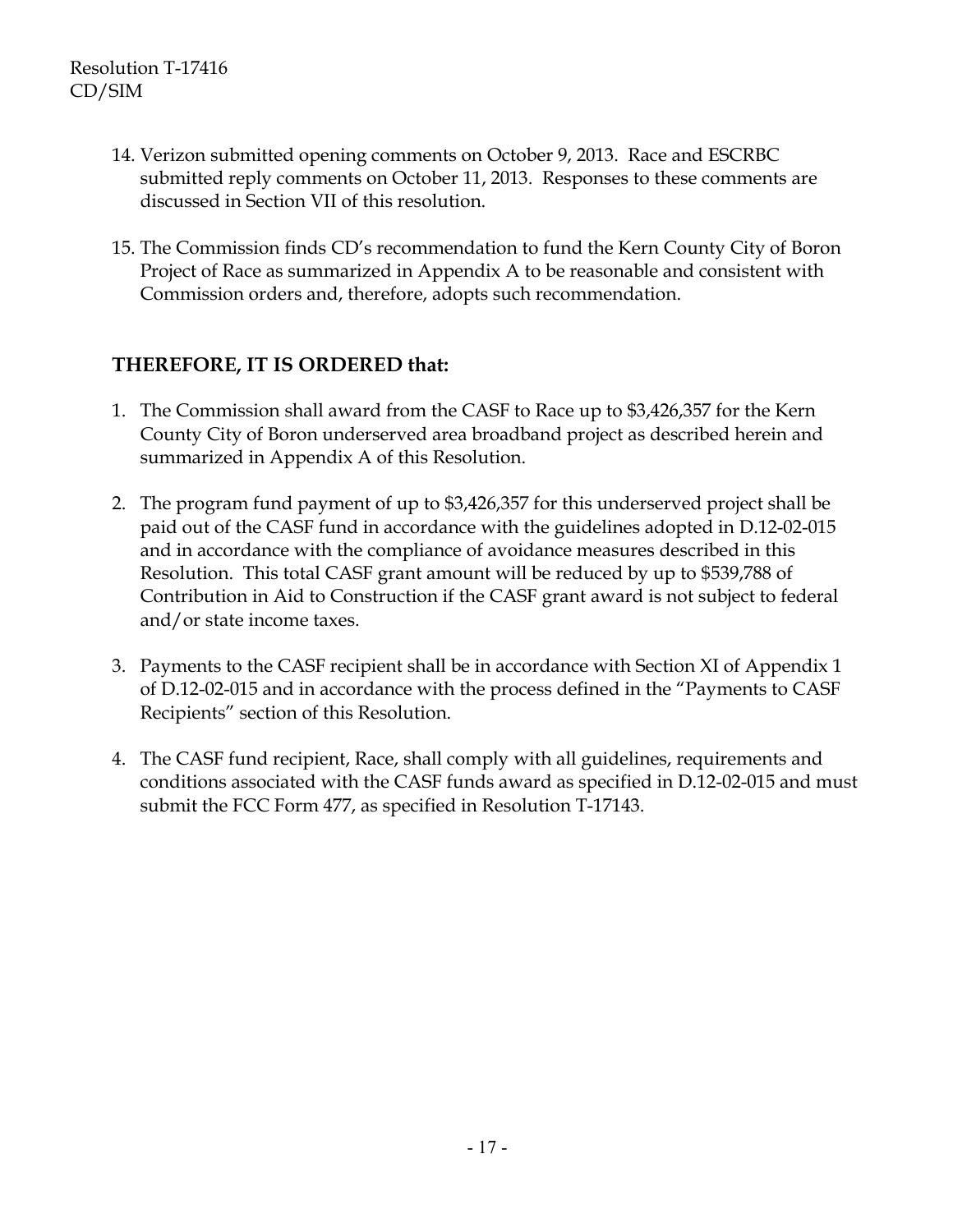Resolution T-17416 CD/SIM

This Resolution is effective today.

I hereby certify that this Resolution was adopted by the Public Utilities Commission at its regular meeting on October 31, 2013. The following Commissioners approved it:

/s/ Paul Clanon

PAUL CLANON Executive Director

 MICHAEL R. PEEVEY President MICHEL PETER FLORIO CATHERINE J.K. SANDOVAL MARK J. FERRON CARLA J. PETERMAN **Commissioners**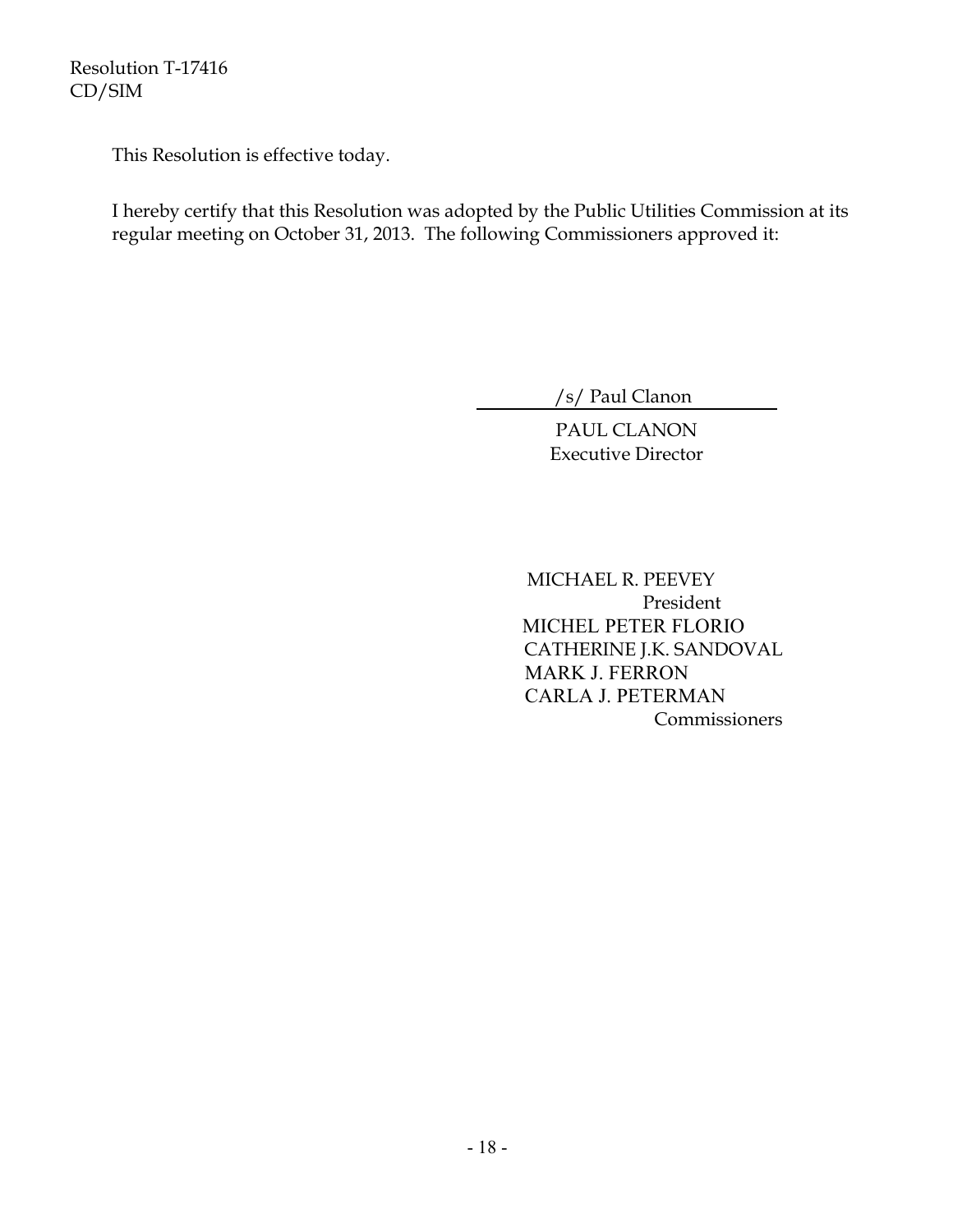#### **APPENDIX A Resolution T- 17416 Race Telecommunication, Inc. Kern County City of Boron Project Key Information**

| <b>Project Name</b>                                           | Race Telecommunication, Inc. Kern County City of Boron Project                           |          |  |
|---------------------------------------------------------------|------------------------------------------------------------------------------------------|----------|--|
| Project Plan                                                  | To deploy a fiber-to-the-premises (FTTP) Last Mile network to serve 100% of<br>the homes |          |  |
| Project Size (in square miles)                                | 42.26                                                                                    |          |  |
| Download/upload speed (in<br>Mbps)                            | 1Gbps/100 Mbps                                                                           |          |  |
| Location                                                      | Kern County City of Boron                                                                |          |  |
| <b>Community Name</b>                                         | City of Boron                                                                            |          |  |
| CBGs/Household Income                                         | 60290056001                                                                              | \$32,870 |  |
|                                                               | 60290056002                                                                              | \$52,222 |  |
|                                                               | 60710116003                                                                              | \$0      |  |
|                                                               | 60710116001                                                                              | \$0      |  |
| <b>ZIP</b> Codes                                              |                                                                                          | 93516    |  |
| <b>Estimated Potential</b>                                    | 892                                                                                      |          |  |
| <b>Subscriber Size</b>                                        |                                                                                          |          |  |
| Households / Subscribers                                      |                                                                                          |          |  |
| Deployment Schedule (from                                     | 12 months                                                                                |          |  |
| Commission approval date)                                     |                                                                                          |          |  |
| <b>Proposed Project Budget</b><br><b>Total</b> (without CIAC) |                                                                                          |          |  |
|                                                               | \$4,810,948                                                                              |          |  |
| <b>Amount of CASF Funds</b>                                   | \$2,886,569                                                                              |          |  |
| Requested (60%)                                               |                                                                                          |          |  |
| Internally funded (40%)<br>CIAC (18.7% of CASF Funds          | \$1,924,379                                                                              |          |  |
| Requested)                                                    | \$539,788                                                                                |          |  |
| <b>Net Total Project Budget</b>                               |                                                                                          |          |  |
| (includes CIAC)                                               | \$5,350,736                                                                              |          |  |
| <b>Total Amount of CASF</b><br><b>Award (includes CIAC)</b>   | \$3,426,357                                                                              |          |  |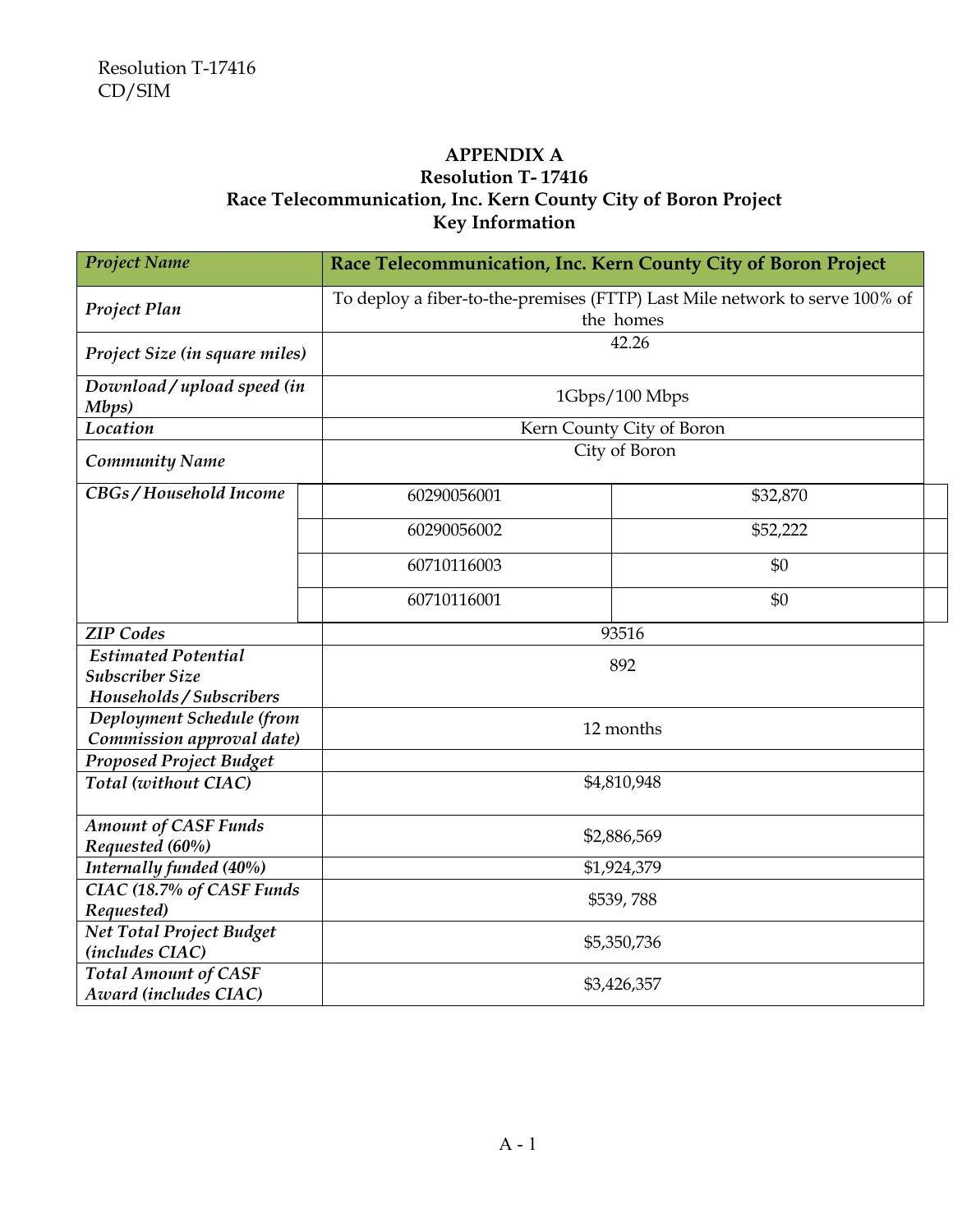# **APPENDIX A**

## **Resolution T-17416**

**Race Telecommunications Inc., Kern County City of Boron Project Regional**

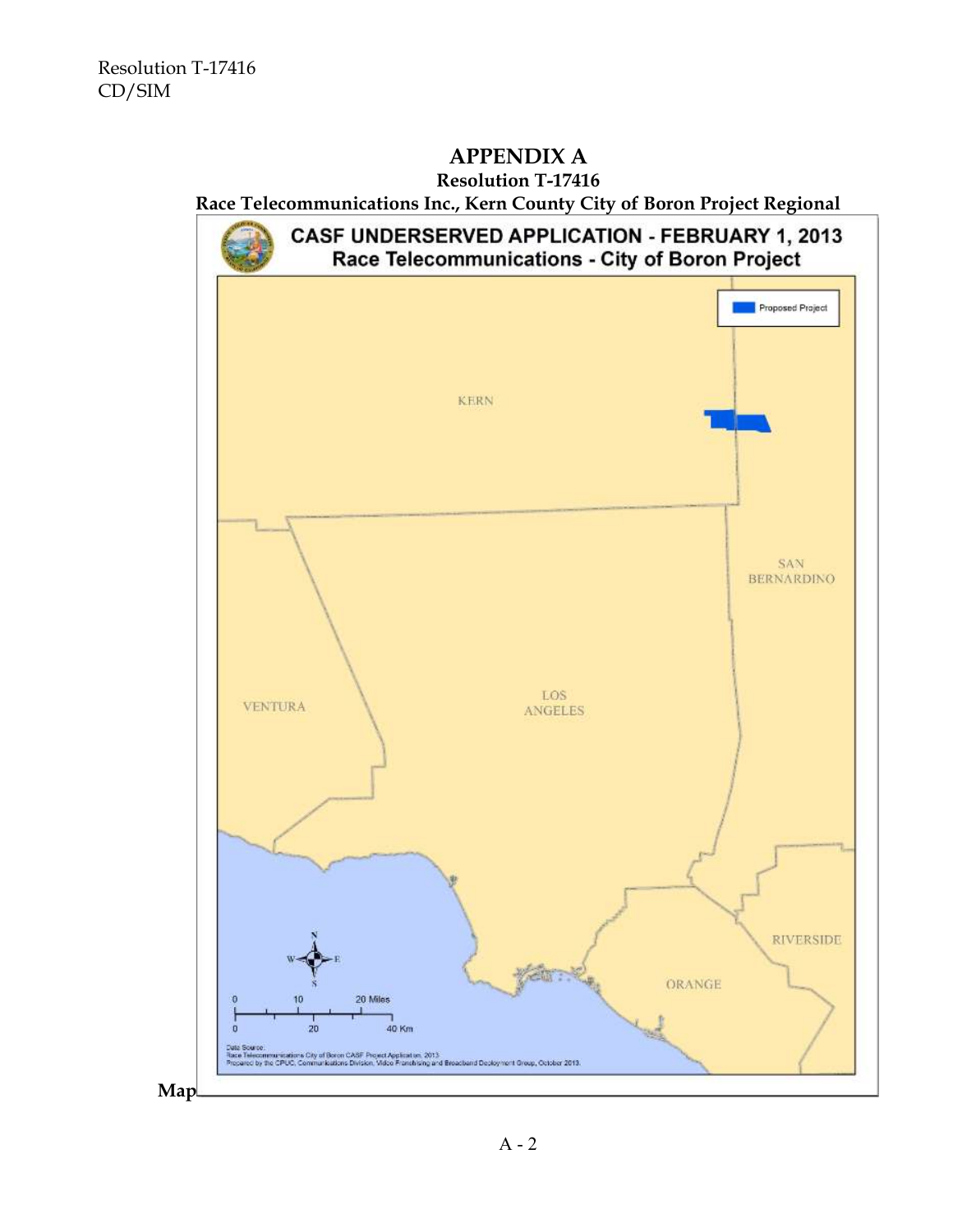## **APPENDIX A**

#### **Resolution T- 17416**

#### **Race Telecommunications Inc., Kern County City of Boron Project Shapefiles**



END OF APPENDIX A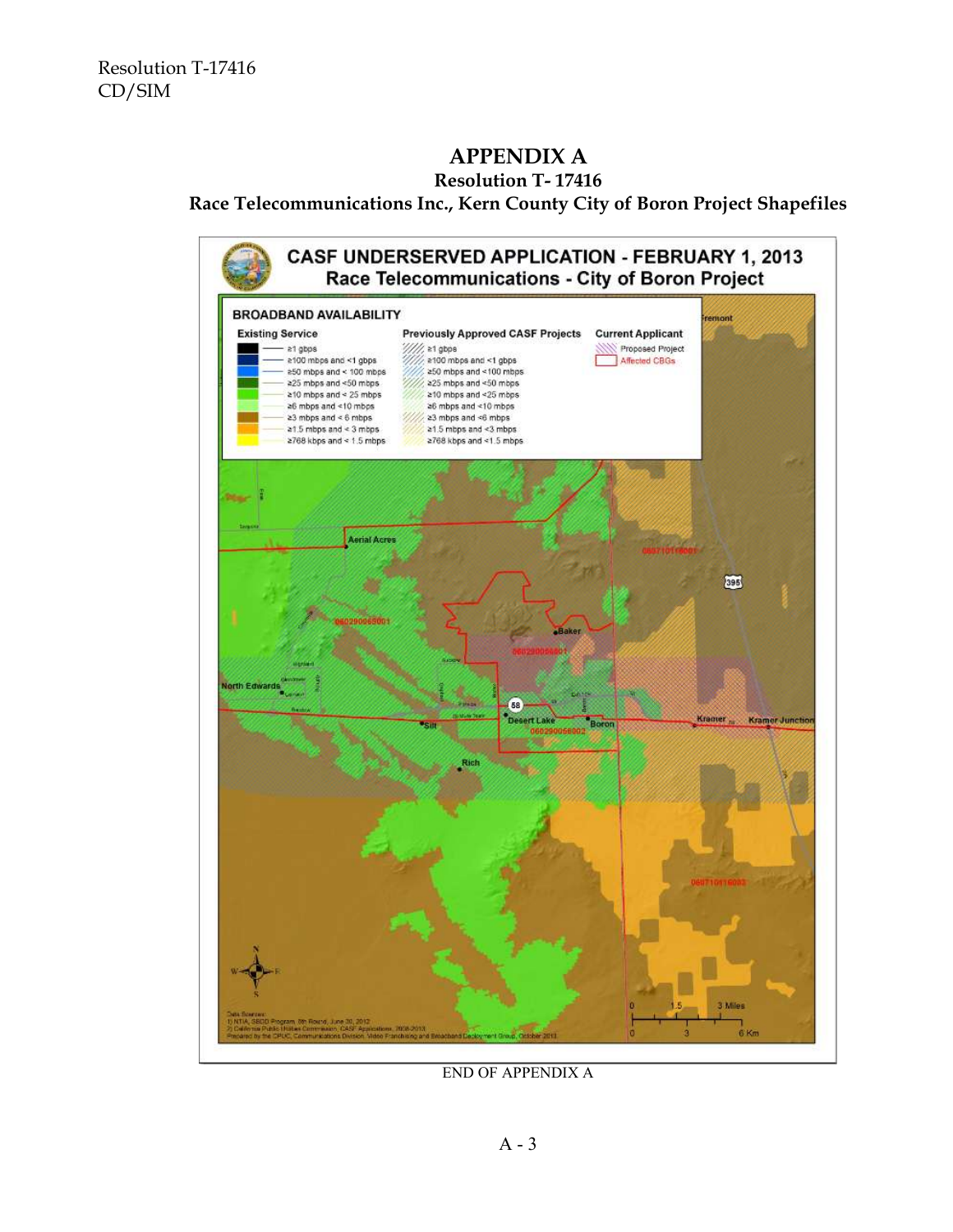## **APPENDIX B**

### **Resolution T-17416 Mobile Wireless and Satellite Data Caps and Pricing**

## **Verizon's HomeFusion Broadband Plans (Speeds: 5 – 12 Mbps download and 2 – 5 Mbps upload)**

| Monthly Data | <b>Monthly Price</b> |
|--------------|----------------------|
| Allowance    |                      |
|              |                      |
| 10GB         | \$60                 |
| 20GB         | \$90                 |
| 30GB         | \$120                |

## **Verizon's Smartphone Share Everything Plans**

| Monthly Data<br>Allowance | <b>Monthly Price</b> |
|---------------------------|----------------------|
| 6GB                       | \$80                 |
| 10GB                      | \$100                |
| 20GB                      | \$150                |
| 30GB                      | \$225                |

#### **Satellite Provider plans in the area at served speeds**

| Company    | <b>Speeds</b>      | Monthly Data Allowance               | <b>Monthly Price</b> |
|------------|--------------------|--------------------------------------|----------------------|
| Skycasters | 6 Mbps download/   | $15$ GB                              | \$999                |
|            | 1.5 Mbps upload    | (12 GB down / 3 GB up)               |                      |
| ViaSat     | 12 Mbps download/3 | Unlimited Access for Email & Web     | \$65                 |
| (Exede)    | Mbps upload        | Pages only. 5 GB for everything else |                      |